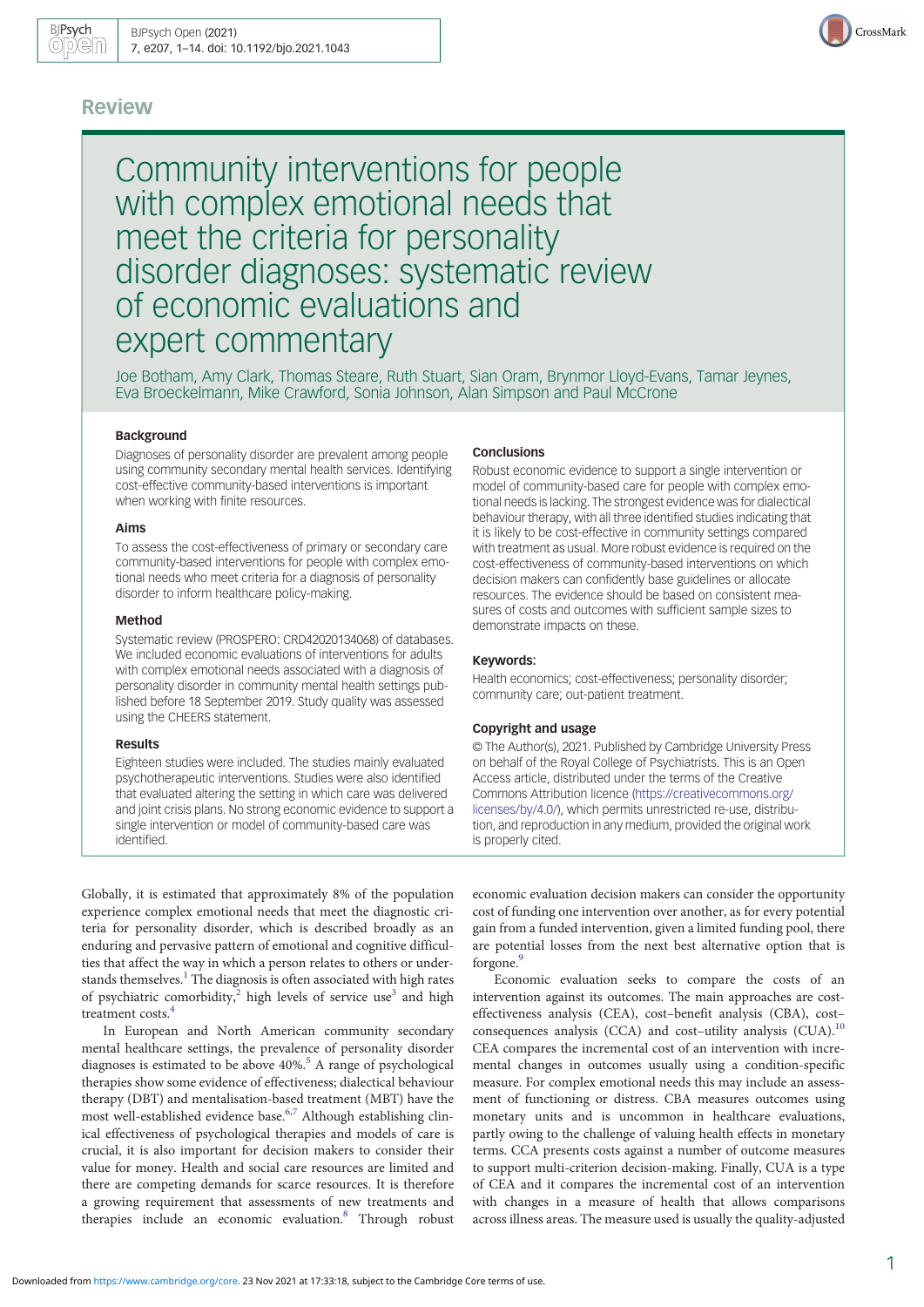life-year (QALY), where one QALY is equivalent to 1 year of life in perfect health. Results can be compared against a willingness to pay (WTP) threshold which indicates how much a society will pay for a QALY. The National Institute for Health and Care Excellence (NICE) uses a threshold of up to £30 000 in England.<sup>[11](#page-12-0)</sup>

We are aware of two systematic reviews of economic evaluations of interventions for personality disorder.[3](#page-12-0) The scope of these reviews was limited to interventions for people with a diagnosis of borderline personality disorder only and the most recent papers included were published in 2014. The previous reviews included cost comparisons and interventions delivered in non-community settings. The aim of this paper is to assess the cost-effectiveness of community-based interventions for people with complex emotional needs that meet criteria for diagnoses of personality disorder compared with usual care (as defined by each study) or other active interventions and to include more recent evaluations. To do this we systematically review and assess the quality of relevant economic evaluations. The review forms part of a wider programme of work on complex emotional needs funded by the National Institute for Health Research in England. As is standard practice with our programme of work, we have included two independent commentaries on the review from people with lived experience.

## Method

This systematic literature review was carried out in accordance with the Preferred Reporting Items for Systematic Reviews and Meta-Analyses (PRISMA) checklist.<sup>[12](#page-12-0)</sup> A protocol for the search strategy and methods has been registered with PROSPERO (CRD42020134068). We use 'complex emotional needs' as our preferred terminology rather than 'personality disorder'. This choice seeks to recognise that, although some people find the diagnostic term helpful, many find it to be invalidating and stigmatising. However, we do use the term personality disorder when referring to original papers and search strategy inclusion criteria (diagnostic inclusion criterion for the service model described), as appropriate.

## Eligibility criteria

Inclusion criteria (detailed in the Appendix near the end of this paper) required that studies: (a) included an economic evaluation where both costs and outcomes are reported and where a formal or informal link between costs and outcomes is made; (b) included adults attending a general or specialist community mental health service with complex emotional needs that meet the diagnostic criteria for personality disorder (other than antisocial personality disorder); (c) evaluated community-based services, treatments and interventions; and (d) compared cost-effectiveness with usual care or another active intervention.

Publication date was limited to the period from 1 January 1990 to 18 September 2019, and language of publication to English. Studies of interventions for adults with diagnosed antisocial personality disorder were excluded, as there are often high levels of forensic service use, which would limit or prevent the implementation of community-based interventions. Cost-minimisation studies were excluded as they require interventions to have an equivalent effect, which would be incredibly unlikely in this setting. Communitybased services, treatments and interventions are defined as any services, treatments and interventions provided outside of an in-patient setting and excluding pharmacological treatments.

## Information sources and search terms

Electronic searches of the following bibliographic databases were conducted: MEDLINE, PsycInfo, Embase, Global Health and the

NHS Economic Evaluation Database (NHS EED). Search terms can be found in the supplementary Appendix, available at [https://](https://doi.org/10.1192/bjo.2021.1043) [doi.org/10.1192/bjo.2021.1043](https://doi.org/10.1192/bjo.2021.1043). Search domains covered are: 'personality disorder', 'community care' and 'economic evaluation'.

#### Selection process and data collection

The search was first run on 18 September 2019. Three authors (J.B., T.S. and R.S.) independently screened titles and abstracts against the inclusion criteria using the systematic review web application Rayyan QCRI (Rayyan Systems Inc., State of Qatar; see [www.](https://www.rayyan.ai) [rayyan.ai\)](https://www.rayyan.ai), which has a masking ('blinding') feature. A fourth author (P.M.) independently reviewed and resolved disagreements. Full-text screening was conducted by J.B. and T.S. independently (with P.M. resolving disagreements) using eligibility forms pertaining to each aspect of the inclusion criteria. Reviewers were not masked to authors, institutions or journals. We did not conduct a formal test for interrater reliability.

Data were extracted into standard forms by J.B.. Duplicate extraction was completed by T.S. for 25% of papers and P.M. resolved disagreements. Data were collected on the characteristics, methods and results of each study. The study characteristics data included the country, funder, intervention (including levels of contact), the comparator, study design, economic approach (i.e. whether a CEA or CUA was used), a summary of the inclusion and exclusion criteria, the sample size and sample characteristics (mean age, proportion female and proportion employed).

Data on the study methods included the follow-up period, perspective, costing (approach to recording service use, valuing the intervention, sources of unit costs and discounting) and outcomes (main economic outcome, QALY derivation if relevant and discounting). The perspective is the range of costs included in an analysis. A narrow perspective would only include costs relevant to the service provider. A societal perspective would include costs to other parts of society, such as the criminal justice system, social services, a patient's employer or voluntary/informal care. Inclusion of all impacts would be a perspective that is rarely achieved. In this paper, we generally use the term 'broad' to define a perspective that is beyond the health and social care sector. Resource use measurement methods include reviewing hospital records or conducting patient interviews/surveys. The source of unit costs includes national routine data, information from local providers, and fees or tariffs. The outcome is the measure of effectiveness used in the evaluation. This can be specific to a condition, such as an improvement on a condition-specific scale, or generic, such as QALYs. For both costs and outcomes, data on any discounting has been recorded. Discounting is used to reflect the perceived lower value attached to future cost and outcomes, owing to the widely accepted view of positive time preference. It is conventional to discount only costs and outcomes that occur beyond a 1-year period.<sup>[9](#page-12-0)</sup>

## Data analysis

Meta-analysis was not undertaken as the economic evaluations are context specific and the review does not focus on one particular outcome. Narrative synthesis was undertaken to describe the main study findings based on the reporting of the data items described above, including outcomes and costs for the intervention and comparator groups, and the cost–utility or cost-effectiveness results. Results were often expressed as incremental costeffectiveness or cost–utility ratios. These ratios are typically derived from mean values and, owing to variation around the mean, consideration should be given to uncertainty in these estimates.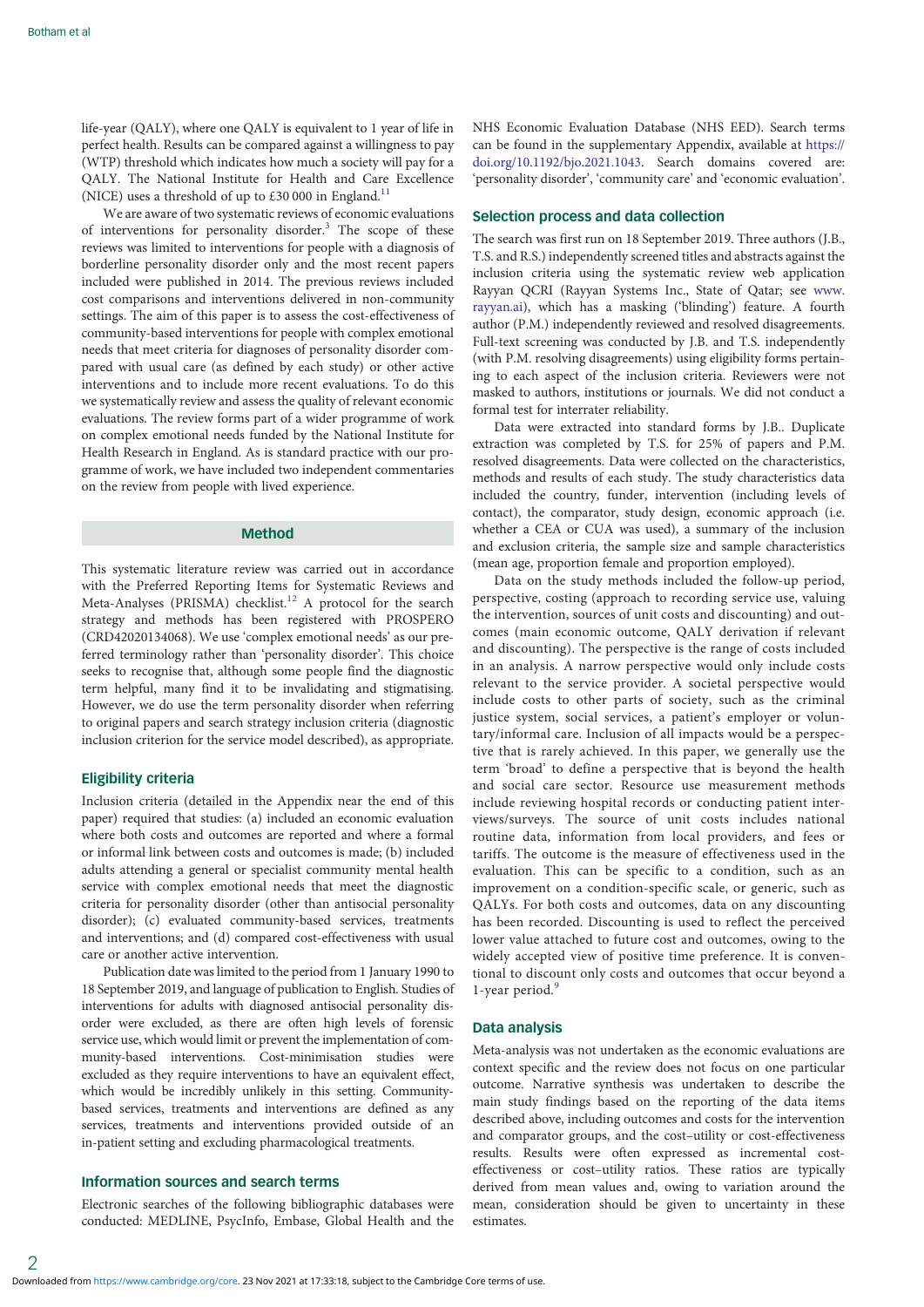## Quality assessment

Study quality was assessed using the Consolidated Health Economic Evaluation Reporting Standards (CHEERS) statement, which sets out a standard for the reporting of economic evaluations.<sup>[13](#page-12-0)</sup> The statement evaluates the quality of reporting rather than the quality of evidence. Two statements relate to the introduction, sixteen to the methods, five to the results, and there is one statement each for the title, abstract, sources of funding and conflicts of interest. J.B. appraised 50% of papers and A.C. appraised the remaining 50%. T.S. provided an independent appraisal of 25% of papers and any disagreements were resolved by P.M. Each paper is assigned a score, which corresponds to how many of the 28 statements on the CHEERS checklist the paper complies with (0, does not comply; 0.5, partially complies; 1, fully complies). Some of the statements in the checklist relate to the quality and fullness of reporting, which can be influenced by publications (e.g. the structure of the abstract) rather than the quality of the research itself. A breakdown of each paper's score is reported, so scores for methodology and results can be assessed independently.

## Results

[Figure 1](#page-3-0) shows the PRISMA flowchart pertaining to the review; 18 papers were included in the review. One paper presented both CEAs and CUAs for each of two separate interventions.<sup>14</sup> We report on these interventions separately although both were compared with the same control group.

P.M. resolved 14 disagreements between J.B. and T.S. during title and abstract screening; 2 during full-text screening; 14 over data extraction; and disagreements over 4 papers in the quality assessment.

## Study characteristics

[Table 1](#page-4-0) and [Table 2](#page-5-0) show the characteristics of the studies included in the review.

Studies were conducted in the UK, Europe and Australia, with sample sizes ranging from 34 to 642 (mean 195.2, s.d. = 167.7). The youngest sample had a mean age of 28.4 years and the oldest sample's mean was 39.2 years. The percentage of women in the samples ranged from 25 to 95%. The lowest rate of employment in a sample was 9.5% and the highest rate of employment was 68.5%, though seven studies did not report this.

Five of the studies included patients with any personality disorder diagnosis.[17,21,22,25,30](#page-12-0) Three of the evaluations looked at cluster C personality disorders, described as avoidant, dependent or obsessive–compulsive,[14,28](#page-12-0) and one study looked at cluster B personality disorders, described as antisocial, borderline, histrionic or narcissistic.<sup>[27](#page-12-0)</sup> Seven studies only recruited participants with a diagnosis of borderline personality disorder.[16,18,19,23,26,29,31](#page-12-0) Nine of the studies required a recent episode of self-harm, attendance at an emergency department or in-patient stay.<sup>[15](#page-12-0),[17](#page-12-0)-[21](#page-12-0),[23](#page-12-0),[29](#page-12-0)</sup> Two studies only included patients with other comorbid severe mental illness<sup>24</sup> and one of the two also required substance dependence.<sup>[25](#page-12-0)</sup> One study included a general sample of which less than half had complex emotional needs that met personality disorder diagnostic criteria.<sup>[20](#page-12-0)</sup>

The interventions evaluated in the 18 studies are described in the supplementary Table 1. Psychotherapeutic interventions included dialectical behaviour therapy ( $n = 3$ ), types of cognitive therapy ( $n = 3$ ), nidotherapy ( $n = 2$ ), schema-focused therapy ( $n = 2$ ), psychoeducation with problem-solving  $(n = 1)$  and mentalisation-based therapy delivered in a day-hospital setting (MBT) ( $n = 1$ ). Other interventions involved altering the setting in which care was delivered  $(n = 2)$ , adopting a stepped-care approach  $(n = 3)$  and developing joint crisis plans ( $n = 1$ ). Treatment as usual was the comparative intervention in eight of the included papers. Other comparators included psychotherapy provided by out-patient services ( $n = 4$ ), psychotherapy provided by day-hospital services  $(n = 2)$ , care provided by assertive outreach services ( $n = 2$ ), transference-focused psychotherapy  $(n = 1)$ , and baseline data  $(n = 1)$ . More than three-quarters of the included papers employed a randomised controlled trial (RCT) design ( $n = 14$ ), two used Markov models, one a wait-list controlled trial and one a quasi-experimental design.

In total, 33 different outcome measures were used across the 18 studies ([Table 3](#page-6-0)), with inconsistent approaches to discounting outcomes (5 studies applied a discount rate of between 3 and 5% and 13 studies applied no discounting). Over half of the papers employed a CUA ( $n = 10$ ). Other approaches used were CCAs ( $n = 5$ ) and CEAs  $(n = 5)$ .

Outcomes and costs reported by all studies are reported in [Table 4](#page-7-0).

## Dialectical behaviour therapy

Each of the three studies of DBT used a different method of economic evaluation. Murphy et al conducted a quasi-experimental study using a CUA,[15](#page-12-0) Pasieczny & Connor adopted a CCA for their waiting-list controlled trial<sup>[16](#page-12-0)</sup> and Priebe et al performed a CEA based on an  $RCT$ .<sup>[17](#page-12-0)</sup> The mean follow-up period for these studies was 12 months (s.d.  $= 6$  months). Murphy et al and Pasieczny & Connor adopted a narrow healthcare perspective, whereas Priebe et al took a broader view including lost employment costs.

Two of the studies $16,17$  $16,17$  $16,17$  reported significant improvements in clinical outcomes. Pasieczny & Connor reported fewer suicide attempts, emergency department visits, admissions and in-patient days[.16](#page-12-0) Priebe et al reported a reduction in self-harm events (rate ratio RR = 0.78; 95% CI 0.76-0.80).<sup>17</sup> Pasieczny & Connor and Murphy et al reported DBT to be less costly than the control condition, although neither reported statistical significance.<sup>[15](#page-12-0)</sup> Murphy et al reported an incremental cost-effectiveness ratio (ICER) for DBT of €1965 per QALY, with the sensitivity analysis suggesting a 62% probability that DBT was cost-effective at a threshold (i.e. how much society is considered to value a QALY) of €45 000 EUR per QALY. Priebe et al reported the ICER for DBT to be £36 per percentage point decrease in the incidence of self-harm.<sup>1</sup>

## Cognitive therapies

All three studies evaluating cognitive therapies used data from RCTs. Palmer et al carried out a CUA, whereas Davidson et al and Tyrer et al employed a CCA.[18](#page-12-0)–[20](#page-12-0) Tyrer et al evaluated manual-assisted cognitive therapy (MACT), with the other two evaluating cognitive–behavioural therapy (CBT). The follow-up periods for these studies were the most varied for a specific intervention category (mean 36 months, s.d. = 31.75). Tyrer et al and Palmer et al took a broad perspective and Davidson et al employed a health, social care and criminal justice perspective. All three used a version of the Client Service Receipt Inventory to record resource use, although Davidson et al and Palmer et al also used hospital records.

Only Tyrer et al reported a change in outcome that favoured cognitive therapies: the incidence rate of a first episode of selfharm per person year was 0.584 in the MACT group and 0.71 in the treatment as usual (TAU) group.<sup>[20](#page-12-0)</sup> The frequency of selfharm events remained relatively unchanged (2.84 per year for MACT versus 2.54 for TAU, after outliers had been excluded). Davidson et al and Palmer et al reported the difference in costs between CBT and TAU, although they were not found to be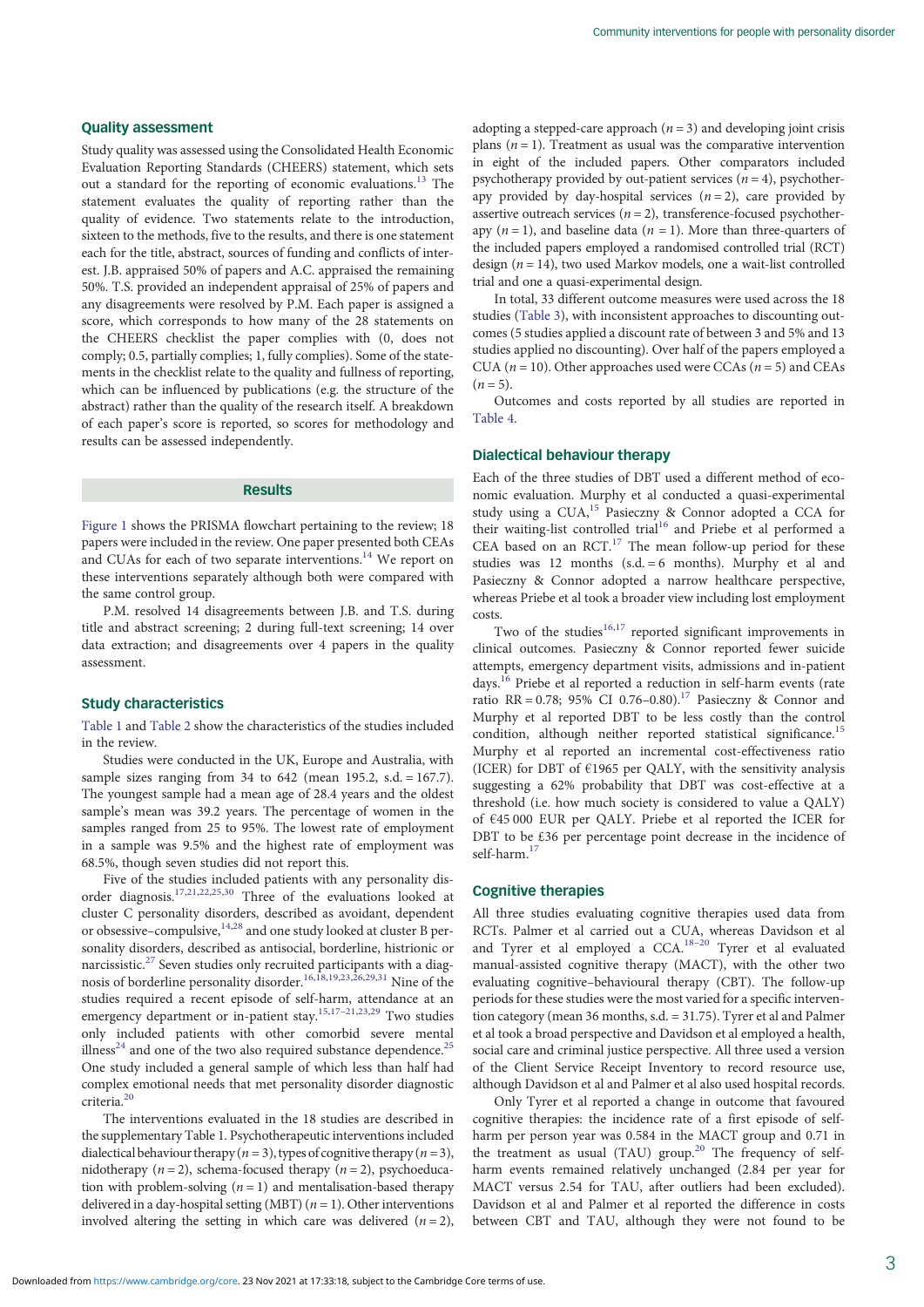<span id="page-3-0"></span>

## Fig. 1 PRISMA flowchart. CEN, complex emotional needs.

significant. Palmer et al found CBT to be less costly but also less effective and reported an ICER of £6376 per QALY. When the WTP is below the ICER, CBT has a higher probability of being cost-effective, but when the WTP is above the ICER, TAU has a higher probability of being cost-effective. At the UK threshold of £30 000 per QALY, the probability of CBT being cost-effective was only ∼25%, whereas the probability of TAU being cost-effective was ∼75%, making TAU the more cost-effective choice. Neither Davidson et al nor Tyrer et al calculated an ICER.

### Stepped care

All three studies on stepped-care interventions used data from RCTs. Sinnaeve et al carried out a CUA, Kvarstein et al employed a CEA and Grenyer et al conducted a CCA.<sup>[21](#page-12-0)-[23](#page-12-0)</sup> The mean follow-up period was 32 months (s.d.  $= 18.33$  months). The perspective of Kvarstein et al and Sinnaeve et al included healthcare and one other sector's costs (social care and employment respectively), whereas Grenyer et al took the narrowest perspective of all the studies included in the review, only including in-patient stays.

The model of stepped care varied between studies. Grenyer et al considered a brief intervention clinic delivered within 36 h of a crisis presentation, followed by longer-term community-based psychological therapy. A significant reduction in in-patient days was reported. Sinnaeve et al evaluated 3 months of DBT delivered as a residential intervention, followed by 6 months of out-patient DBT, and compared this with 12 months of standard out-patient DBT. Sinnaeve et al reported QALYs with mean (s.d.) utility scores; these were higher for the step-down DBT care group than the comparator group, but this difference was not statistically significant (mean  $0.65$  (s.d. = 0.33) for stepped-care DBT versus mean 0.62 (s.d. = 0.28) for out-patient DBT). Kvarstein et al evaluated intensive psychotherapy in day hospitals followed by out-patient individual and group therapy. Lower improvements in functioning were reported (measured on the Global Assessment of Functioning scale, GAF) compared with standard out-patient care.

None of the studies reported significant differences in costs. Sinnaeve et al reported an ICER of €278 067 per QALY; at a threshold of €80 000 per QALY there was a 21% likelihood that stepped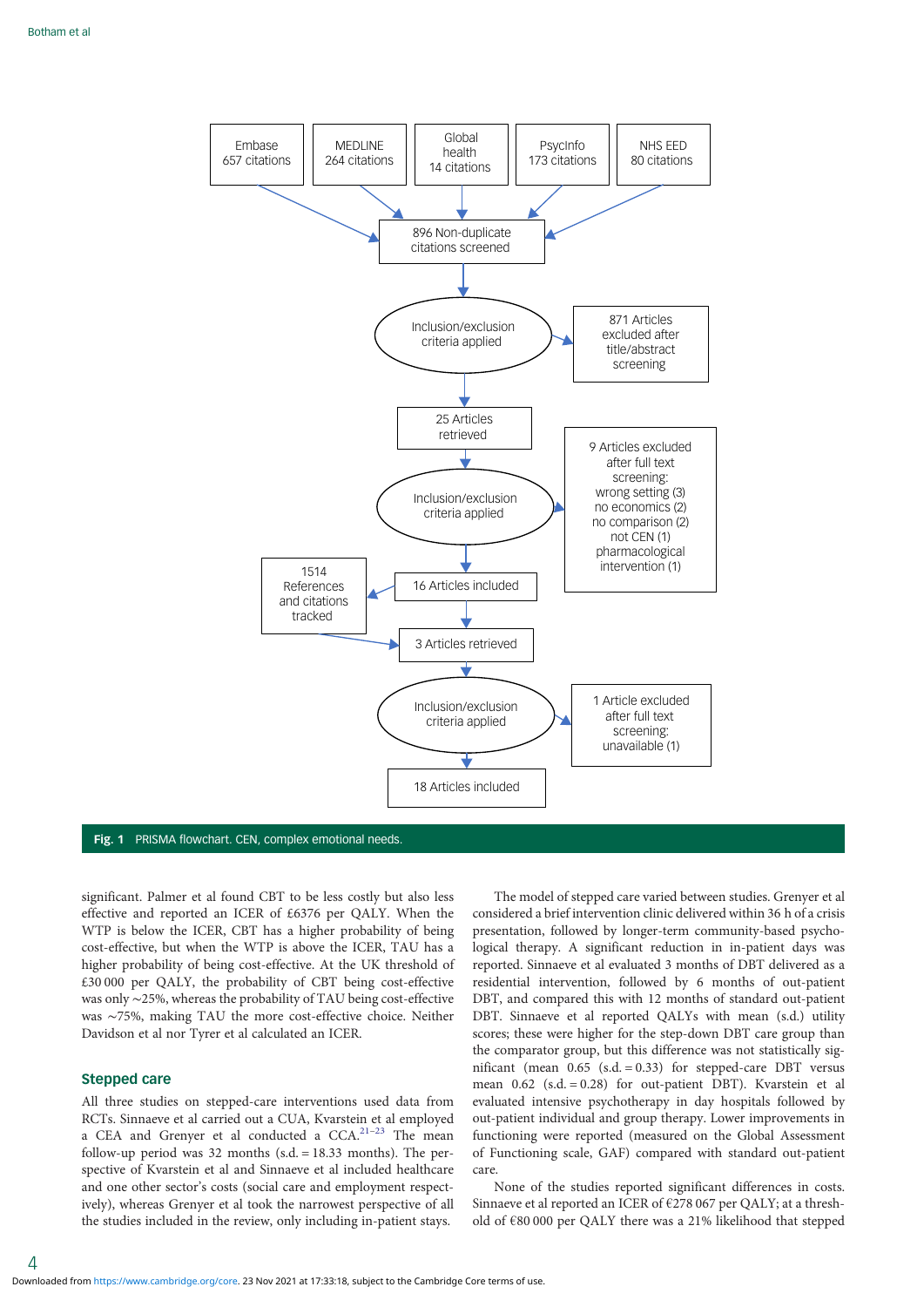<span id="page-4-0"></span>

| <b>Table 1</b> Study characteristics        |                            |                                                                                   |            |                 |                          |                                  |                          |                        |                          |
|---------------------------------------------|----------------------------|-----------------------------------------------------------------------------------|------------|-----------------|--------------------------|----------------------------------|--------------------------|------------------------|--------------------------|
|                                             |                            |                                                                                   |            |                 | Economic<br>evaluation   |                                  |                          |                        |                          |
| Study and country                           | Intervention               | Quantity                                                                          | Comparison | Design          | method                   | $\sqrt{n}$                       | Mean age, years          | Female, %              | Employed, %              |
| Murphy et al, <sup>15</sup> Ireland         | DBT                        | 12 months, weekly sessions                                                        | TAU        | <b>BAA</b>      | <b>CUA</b>               | 196                              | $\overline{\phantom{a}}$ | 81.0                   | 21.0                     |
| Pasieczny & Connor, <sup>16</sup> Australia | <b>DBT</b>                 | 6 months, weekly individual sessions of 1 h, weekly                               | TAU        | <b>RCT</b>      | <b>CCA</b>               | <b>DBT: 43</b>                   | DBT: 33.6                | DBT: 95.0              | DBT: 21.0                |
|                                             |                            | group sessions of 2 h, out-of-hours phone access                                  |            |                 |                          | <b>TAU: 47</b>                   | TAU: 33.2                | TAU: 92.0              | TAU: 21.0                |
| Priebe et al, <sup>17</sup> UK              | DBT                        | 12 months, weekly individual sessions of 1 h, weekly                              | TAU        | <b>RCT</b>      | CEA                      | DBT: 40                          | DBT: 33.0                | DBT: 87.5              | DBT: 35.0                |
| Davidson et al, <sup>18</sup> UK            | CBT                        | group sessions of 2 h, out-of-hours phone access<br>12 months, 30 sessions of 1 h | TAU        | <b>RCT</b>      | <b>CCA</b>               | <b>TAU: 40</b><br>CBT: 43        | TAU: 31.3<br>CBT: 32.4   | TAU: 87.5<br>CBT: 83.3 | TAU: 37.5<br>CBT: 68.5   |
|                                             |                            |                                                                                   |            |                 |                          | <b>TAU: 33</b>                   | TAU: 31.4                | TAU: 84.6              | TAU: 67.3                |
| Palmer et al, <sup>19</sup> UK              | CBT                        | 27 sessions offered                                                               | TAU        | <b>RCT</b>      | <b>CUA</b>               | CBT: 54                          | CBT: 32.4                | CBT: 83.3              | CBT: 68.5                |
|                                             |                            |                                                                                   |            |                 |                          | <b>TAU: 52</b>                   | TAU: 31.4                | TAU: 84.6              | TAU: 67.3                |
| Tyrer et al, <sup>20</sup> UK               | <b>MACT</b>                | Booklet and 7 sessions                                                            | TAU        | <b>RCT</b>      | CCA                      | MACT 239                         | 31.0                     | 68.0                   | $\overline{a}$           |
|                                             |                            |                                                                                   |            |                 |                          | <b>TAU: 241</b>                  |                          |                        |                          |
| Grenyer et al, <sup>21</sup> Australia      | $\ensuremath{\mathsf{SC}}$ | 18 months, 3 sessions/month of 30 min                                             | TAU        | <b>RCT</b>      | CCA                      | SC: 335                          | SC: 36.6                 | SC: 46.0               |                          |
|                                             |                            |                                                                                   |            |                 |                          | <b>TAU: 307</b>                  | TAU: 37.1                | TAU: 55.4              |                          |
| Kvarstein et al, <sup>22</sup> Norway       | $\ensuremath{\mathsf{SC}}$ | 3 phases of varying intensity delivered over 4 years                              | OP         | <b>RCT</b>      | <b>CEA</b>               | SC: 56                           | 31.0                     | 76.0                   | $\overline{\phantom{0}}$ |
|                                             |                            |                                                                                   |            |                 |                          | OP: 51                           |                          |                        |                          |
| Sinnaeve et al, <sup>23</sup> Netherlands   | $\ensuremath{\mathsf{SC}}$ | 3 months of residential DBT, 6 months of out-patient DBT                          | DBT-OP     | <b>RCT</b>      | <b>CUA</b>               | DBT-I: 39                        | DBT-I:                   | 95.0                   | 26.0                     |
|                                             |                            |                                                                                   |            |                 |                          | <b>DBT-OP: 16</b>                | 26.2<br>DBT-OP: 25.6     |                        |                          |
| Ranger et al, <sup>24</sup> UK              | <b>NID</b>                 | Up to 15 sessions                                                                 | AO         | <b>RCT</b>      | <b>CEA</b>               | NID: 26                          | $\overline{\phantom{a}}$ | NID: 39.0              |                          |
|                                             |                            |                                                                                   |            |                 |                          | AO: 22                           |                          | AO: 25.0               |                          |
| Tyrer et al, <sup>25</sup> UK               | <b>NID</b>                 | Up to 15 sessions                                                                 | <b>AOR</b> | <b>RCT</b>      | <b>CCA</b>               | NID: 19                          | $\overline{\phantom{a}}$ | NID: 39.0              |                          |
|                                             |                            |                                                                                   |            |                 |                          | AOR: 15                          |                          | AOR: 25.0              |                          |
| Bamelis et al, <sup>14</sup> Netherlands    | <b>ST</b>                  | 40 sessions/week in year 1, 10 booster sessions in year 2                         | TAU        | <b>RCT</b>      | CEA                      | ST: 145                          | ST: 37.6                 | ST: 54.5               | ST: 45.5                 |
|                                             |                            |                                                                                   |            |                 | <b>CUA</b>               | <b>TAU: 134</b>                  | TAU: 38.1                | TAU: 59.0              | TAU: 47.0                |
| Van Asselt et al, <sup>26</sup> Netherlands | ST, TFP                    | ST: 36 months, 2 sessions/week of 50 min                                          |            | <b>RCT</b>      | <b>CUA</b>               | ST: 44                           | ST: 31.7                 | ST: 90.9               | ST: 20.5                 |
|                                             |                            | TFP 36 months, 2 sessions/week of 50 min                                          |            |                 |                          | <b>TFP: 42</b>                   | TFP: 29.5                | TFP: 95.2              | TFP: 19.0                |
| Soeteman et al, <sup>27</sup> Netherlands   | OP, DH, IP                 | OP: 15 months, up to 2 weekly sessions                                            |            | Markov Model    | <b>CUA</b>               | OP: 57                           | OP: 35.4                 | OP: 64.9               |                          |
|                                             |                            | DH: 10 months, 1-5 sessions/week<br>IP: 9 months, 5-7 sessions/week               |            | (of trial data) |                          | DH: 99<br>IP: 85                 | DH: 31.4<br>IP: 28.9     | DH: 76.8<br>IP: 70.6   |                          |
| Soeteman et al, <sup>28</sup> Netherlands   | LOP, SDH, LDH,             | LOP: ≤6 months, 2 sessions per week                                               |            | Markov Model    | <b>CUA</b>               | LOP: 96                          | LOP: 36.2                | LOP: 66.7              |                          |
|                                             | SIP, LIP                   | SDH: ≤6 months, 1-5 sessions per week                                             |            | (of trial data) |                          | <b>SDH: 85</b>                   | SDH: 35.0                | SDH: 77.6              |                          |
|                                             |                            | LDH: >6 months, 1-5 sessions per week                                             |            |                 |                          | LDH: 103                         | LDH: 31.9                | LDH: 75.7              |                          |
|                                             |                            | SIP: $\leq$ 6 months, 5-7 sessions per week                                       |            |                 |                          | SIP: 63                          | SIP: 37.6                | SIP: 61.9              |                          |
|                                             |                            | LIP: >6 months, 5-7 sessions per week                                             |            |                 |                          | LIP: 101                         | LIP: 28.4                | LIP: 65.3              |                          |
| Borschmann et al, <sup>29</sup> UK          | <b>JCP</b>                 | 2 planning sessions of 1 h each                                                   | TAU        | <b>RCT</b>      | <b>CUA</b>               | JCP: 46                          | JCP: 35.6                | JCP: 78.3              | JCP: 13.0                |
|                                             |                            |                                                                                   |            |                 |                          | <b>TAU: 42</b>                   | TAU: 36.1                | TAU: 83.3              | TAU: 9.5                 |
| McMurran et al, <sup>30</sup> UK            | <b>PEPS</b>                | 12 group sessions of 2 h                                                          | TAU        | <b>RCT</b>      | <b>CUA</b>               | <b>PEPS: 154</b>                 | PEPS: 38.6               | PEPS: 75.0             | PEPS: 32.0               |
|                                             |                            |                                                                                   |            |                 |                          | <b>TAU: 152</b>                  | TAU: 37.8                | TAU: 76.0              | TAU: 37.0                |
| Bamelis et al, <sup>14</sup> Netherlands    | COP                        | Open ended weekly sessions                                                        | TAU        | <b>RCT</b>      | CEA                      | COP: 41                          | COP: 39.2                | COP: 56.1              | COP: 39.0                |
| Blankers et al, <sup>31</sup> Netherlands   | <b>MBT</b>                 | 18 months intensive day hospital programme (6 h/day, 5                            | TAU        | <b>RCT</b>      | <b>CUA</b><br><b>CEA</b> | <b>TAU: 75</b><br><b>MBT: 54</b> | TAU: 38.1<br>MBT: 34.3   | TAU: 59.0<br>MBT: 77.0 | TAU: 47.0<br>MBT: 26.0   |
|                                             |                            | days/week followed by 18 months of group therapy                                  |            |                 | <b>CUA</b>               | <b>TAU: 41</b>                   | TAU: 34.0                | TAU: 54.5              | TAU: 12.5                |
|                                             |                            |                                                                                   |            |                 |                          |                                  |                          |                        |                          |

ST, schema therapy, COP, clarification-oriented psychotherapy, MBT, mentalisation-based therapy, ICP, joint crisis plans; CBT, cognitive–behavioural therapy, SC, stepped care; PEPS, psychoeducation with problem-solving; DB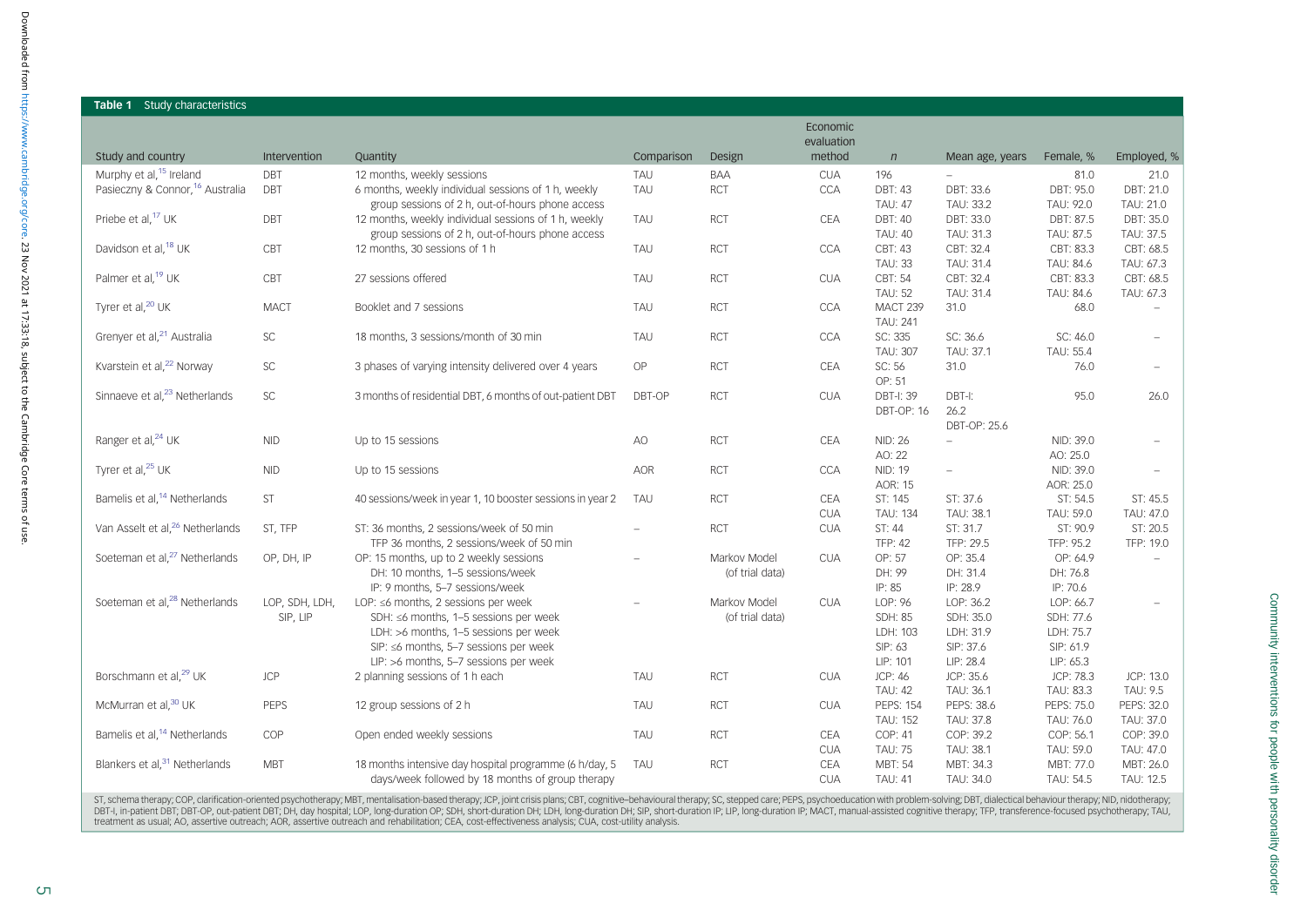| <b>OAI Y m</b> |  |
|----------------|--|
|                |  |
|                |  |
|                |  |
|                |  |
|                |  |
|                |  |
|                |  |

<span id="page-5-0"></span>

| <b>Table 2</b> Further study characteristics   |           |                                              |                                                                 |                            |                                                    |                          |                                                                                              |                      |                  |
|------------------------------------------------|-----------|----------------------------------------------|-----------------------------------------------------------------|----------------------------|----------------------------------------------------|--------------------------|----------------------------------------------------------------------------------------------|----------------------|------------------|
|                                                | Follow-up | Costing                                      |                                                                 |                            |                                                    | Cost<br>discount         |                                                                                              |                      | QALY<br>discount |
| Study and country                              | period    | perspective                                  | Service use measure                                             | Unit costs                 | Unit costs                                         | rate                     | Main economic outcome                                                                        | <b>QALY</b> measure  | rate             |
| Murphy et al, <sup>15</sup> Ireland            | 18        | Health service                               | Patient-reported 'dedicated resource<br>use questionnaire'      | Micro-costing<br>approach  | DRG estimates, literature and<br>national averages | $\overline{\phantom{0}}$ | QALYS                                                                                        | EQ-5D (Irish tariff) | $\overline{a}$   |
| Pasieczny & Connor, 16<br>Australia            | 6         | Health service                               | Hospital records                                                | Micro-costing<br>approach  | Local costs                                        | $\overline{\phantom{0}}$ | NSSI, ED visits, frequency and<br>length of in-patient stays, BDI-II,<br>BSS, STAI-Y and BSI | n.a.                 |                  |
| Priebe et al, <sup>17</sup> UK                 | 12        | <b>Broad</b>                                 | Patient reported CSRI                                           |                            | National averages                                  | $\overline{\phantom{0}}$ | Percentage point difference in<br>self-harm rates                                            | n.a.                 |                  |
| Sinnaeve et al, <sup>23</sup><br>Netherlands   | 12        | <b>Broad</b>                                 | Patient-reported TiC-P                                          |                            | National averages                                  | $\overline{\phantom{0}}$ | QALYS                                                                                        | EQ-5D (Dutch tariff) |                  |
| Davidson et al, <sup>18</sup> UK               | 72        | Health, social<br>care & criminal<br>justice | Combination of patient-reported CSRI<br>and hospital records    |                            |                                                    |                          | QALYS                                                                                        | EQ-5D (UK tariff)    |                  |
| Palmer et al, <sup>19</sup> UK                 | 24        | <b>Broad</b>                                 | Combination of patient-reported CSRI<br>and hospital records    | Micro-costing<br>approach  | Local/national data-sets                           | 3.5%                     | QALYs - discounted at 3.5%<br>annually.                                                      | EQ-5D (UK tariff)    | 4%               |
| Tyrer et al, <sup>20</sup> UK                  | 12        | <b>Broad</b>                                 | Patient-reported CSRI                                           |                            | National averages                                  | $\overline{\phantom{a}}$ | Linehan's Parasuicide History<br>Interview                                                   | n.a.                 |                  |
| Grenyer et al, <sup>21</sup><br>Australia      | 36        | Inpatient costs                              | Patient/hospital records                                        |                            | National average.                                  | $\overline{\phantom{0}}$ | Frequency & length of in-patient n.a.<br>stays.                                              |                      |                  |
| Kvarstein et al, <sup>22</sup><br>Norway       | 48        | Health & social<br>care                      | Patient-reported                                                | Top-down.                  | National averages.                                 | $\overline{\phantom{0}}$ | GAF                                                                                          | n.a.                 |                  |
| Ranger et al, <sup>24</sup> UK                 | 12        | <b>Broad</b>                                 | Patient-reported SFSUS                                          | Micro-costing<br>approach  | National averages.                                 | $\overline{a}$           | <b>BPRS</b>                                                                                  | n.a.                 |                  |
| Tyrer et al, <sup>25</sup> UK                  | 12        | <b>Broad</b>                                 | Patient-reported SFSUS                                          | Micro-costing<br>approach. | National averages.                                 |                          | Bed-days                                                                                     | n.a.                 |                  |
| Bamelis et al, <sup>14</sup><br>Netherlands    | 36        | <b>Broad</b>                                 | Combination of patient-reported and<br>hospital records         |                            | National averages                                  | 4%                       | QALYs and SCID-II                                                                            | EQ-5D (UK tariff)    |                  |
| Van Asselt et al, <sup>26</sup><br>Netherlands | 48        | <b>Broad</b>                                 | Patient-reported interview                                      | Micro-costing<br>approach. | National averages.                                 | 4%                       | QALYS                                                                                        | EQ-5D (UK tariff)    | 4%               |
| Soeteman et al, a <sup>27</sup><br>Netherlands | 60        | <b>Broad</b>                                 | Combination of patient-reported TiC-P<br>and hospital records   | Micro-costing<br>approach. | National averages.                                 | $\overline{a}$           | QALYs and recovered patient<br>years                                                         | EQ-5D (Dutch tariff) |                  |
| Soeteman et al, b <sup>28</sup><br>Netherlands | 60        | <b>Broad</b>                                 | Combination of Patient-reported TiC-P<br>and hospital records   | Micro-costing<br>approach. | National averages.                                 | 3%                       | QALYs and recovered patient<br>years                                                         | EQ-5D (Dutch tariff) |                  |
| Borschmann et al, <sup>29</sup> UK             | 6         | Health and<br>social Care                    | Combination of patient-reported AD-<br>SUS and hospital records | Micro-costing<br>approach  | National averages.                                 | $\overline{\phantom{0}}$ | QALYS                                                                                        | EQ-5D (UK tariff)    |                  |
| McMurran et al, <sup>30</sup> UK               | 72        | <b>Broad</b>                                 | Patient-reported CSRI                                           | Micro-costing<br>approach  | National averages                                  | $\overline{\phantom{0}}$ | QALYS                                                                                        | EQ-5D (Irish tariff) |                  |
| Bamelis et al, <sup>14</sup><br>Netherlands    | 36        | <b>Broad</b>                                 | Combination of patient-reported and<br>hospital records         |                            | National averages                                  | 4%                       | QALYs and SCID-II                                                                            | EQ-5D (UK tariff)    |                  |
| Blankers et al. <sup>31</sup><br>Netherlands   | 36        | <b>Broad</b>                                 | TiC-P                                                           |                            | National averages                                  | 4%                       | QALYs (discounted at 1.5%) and EQ-5D (Dutch tariff)<br>BPDSI < 15                            |                      | 1.5%             |

DRG, diagnosis-related group; QALY, quality adjusted life year; EQ-5D, EuroQol's EQ-5D; n.a., not applicable; NSSI, non-suicidal self-injury; ED, emergency department; BDI-II, Beck Depression Inventory II; BSS, Beck Scale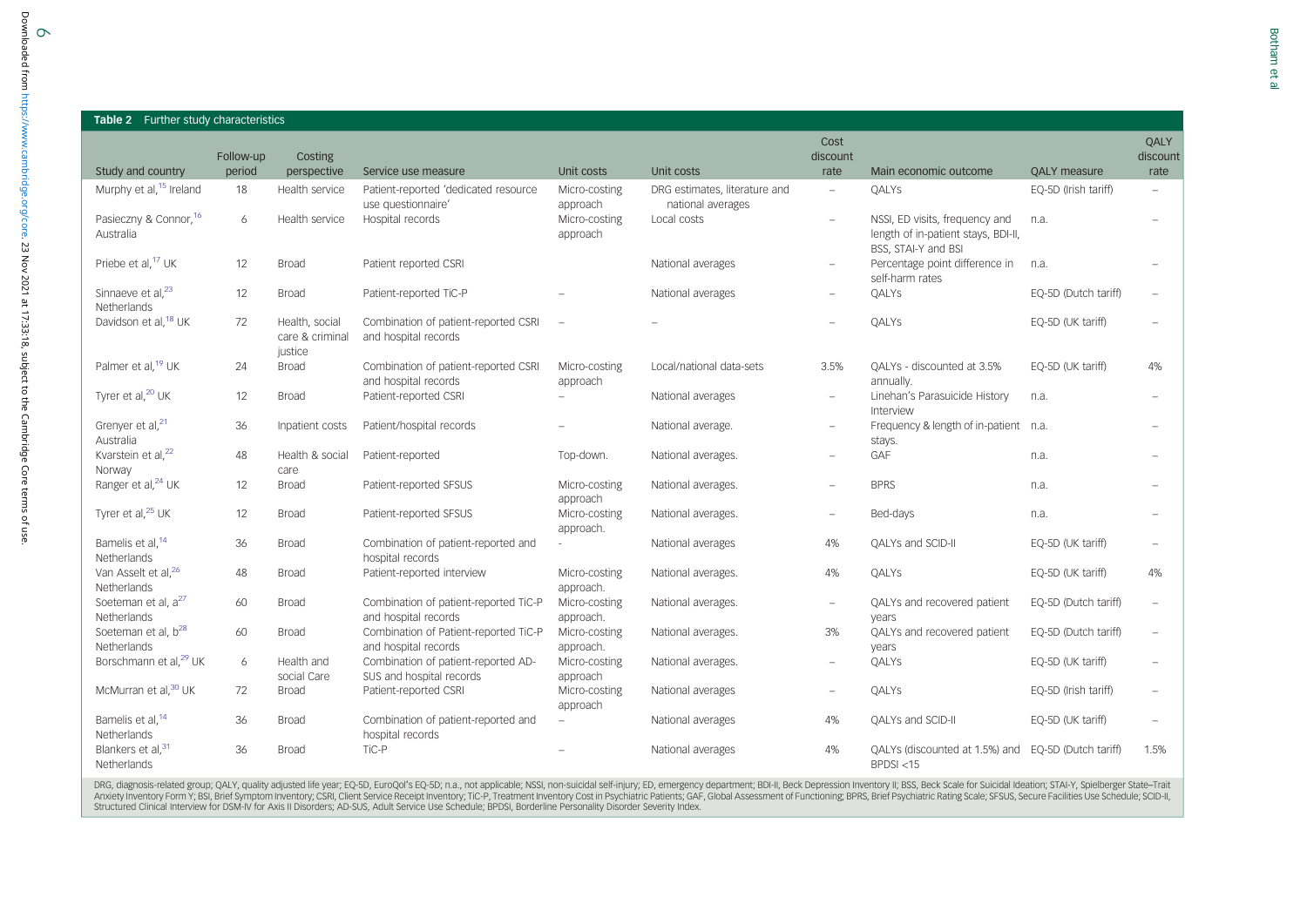<span id="page-6-0"></span>

| <b>Table 3</b> Outcomes used in studies           |                           |                                                                      |                                  |
|---------------------------------------------------|---------------------------|----------------------------------------------------------------------|----------------------------------|
| Outcome                                           | Measure(s)                | Papers                                                               | Prim/Sec                         |
| Recovered patients                                | SCID-II                   | Bamelis et al <sup>14</sup>                                          | Primary                          |
|                                                   |                           | Davidson et al <sup>18</sup>                                         |                                  |
|                                                   | ADP-IV                    | Bamelis et al <sup>14</sup>                                          | Primary (back-up) <sup>a</sup>   |
|                                                   | <b>BPDSI</b>              | Blankers et al <sup>31</sup>                                         | Effectiveness measure            |
|                                                   |                           | van Asselt et al <sup>26</sup>                                       |                                  |
| <b>HRQ0L</b>                                      | EQ-5D-3L                  | Bamelis et al <sup>14</sup>                                          | Economic outcome                 |
|                                                   |                           | Blankers et al <sup>31</sup>                                         | Utility measure                  |
|                                                   |                           | Borschmann et al <sup>29</sup>                                       | Secondary                        |
|                                                   |                           | McMurran et al <sup>30</sup>                                         |                                  |
|                                                   |                           | Palmer et al <sup>19</sup>                                           | Primary                          |
|                                                   |                           | Davidson et al <sup>18</sup><br>Sinnaeve et al <sup>23</sup>         |                                  |
|                                                   |                           | Soeteman et al <sup>27</sup>                                         |                                  |
|                                                   |                           | Soeteman et al <sup>28</sup>                                         |                                  |
|                                                   |                           | van Asselt et al <sup>26</sup>                                       |                                  |
|                                                   | EQ-5D-5L                  | Murphy et al <sup>15</sup>                                           |                                  |
| Self-harm/non-suicidal self-injury                | Self-report questionnaire | Borschmann et al <sup>29</sup>                                       | Primary                          |
|                                                   | <b>ADSHI</b>              | Davidson et al <sup>18</sup>                                         |                                  |
|                                                   | Structured interview      | Priebe et al <sup>17</sup>                                           | Primary                          |
|                                                   |                           | Pasieczny & Connor <sup>16</sup>                                     | Clinical service measure         |
|                                                   | <b>LPC</b>                | Sinnaeve et al <sup>23</sup>                                         |                                  |
|                                                   | <b>LPHI</b>               | Tyrer et al <sup>20</sup>                                            |                                  |
| Depression and anxiety                            | <b>HADS</b>               | Borschmann et al <sup>29</sup>                                       | Secondary                        |
| Working alliance                                  | WAI                       | Borschmann et al <sup>29</sup>                                       | Secondary                        |
| Client satisfaction                               | CSQ                       | Borschmann et al <sup>29</sup>                                       | Secondary                        |
| Client engagement                                 | <b>SES</b><br>EAS         | Borschmann et al <sup>29</sup><br>Tyrer et al <sup>25</sup>          | Secondary                        |
| Mental well-being                                 | <b>WEMWS</b>              | Borschmann et al <sup>29</sup>                                       | Secondary                        |
| Social functioning                                | <b>WSAS</b>               | Borschmann et al <sup>29</sup>                                       | Secondary                        |
|                                                   | <b>SFQ</b>                | Davidson et al <sup>18</sup>                                         |                                  |
|                                                   |                           | Ranger et al <sup>24</sup>                                           | Secondary                        |
|                                                   |                           | Tyrer et al <sup>25</sup>                                            | Secondary                        |
|                                                   | $IP-32$                   | Davidson et al <sup>18</sup>                                         |                                  |
| Coercion (during hospital visits)                 | <b>TES</b>                | Borschmann et al <sup>29</sup>                                       | Secondary                        |
| Frequency of in-patient visits                    | $\overline{\phantom{0}}$  | Grenyer et al <sup>21</sup>                                          | Primary                          |
|                                                   |                           | Pasieczny & Connor <sup>16</sup>                                     | Clinical service measure         |
| Duration of in-patient visits                     | $\overline{a}$            | Grenyer et al <sup>21</sup>                                          | Primary                          |
|                                                   |                           | Pasieczny & Connor <sup>16</sup>                                     | Clinical service measure         |
|                                                   |                           | Ranger et al <sup>24</sup><br>Tyrer et al <sup>25</sup>              | Primary                          |
| Frequency of emergency department visits          |                           | Grenyer et al <sup>21</sup>                                          | Primary<br>Primary               |
|                                                   |                           | Pasieczny & Connor <sup>16</sup>                                     | Clinical service measure         |
| Functioning                                       | GAF                       | Kvarsein et al <sup>22</sup>                                         |                                  |
| Depression                                        | <b>BDI</b>                | Davidson et al <sup>18</sup>                                         |                                  |
|                                                   |                           | Pasieczny & Connor <sup>16</sup>                                     | Self-report measure              |
| Anxiety                                           | <b>STAI</b>               | Davidson et al <sup>18</sup>                                         |                                  |
|                                                   |                           | Pasieczny & Connor <sup>16</sup>                                     | Self-report measure              |
| Beliefs related to personality disorder           | <b>YSQ</b>                | Davidson et al <sup>18</sup>                                         |                                  |
| Suicide attempts                                  | $\qquad \qquad -$         | Pasieczny & Connor <sup>16</sup>                                     | Clinical service measure         |
|                                                   | <b>LPC</b>                | Sinnaeve et al <sup>23</sup>                                         |                                  |
| Behavioural and service use                       | $\overline{\phantom{0}}$  | Pasieczny & Connor <sup>16</sup>                                     | Clinical service measure         |
| Suicidal planning                                 | <b>BSSI</b>               | Pasieczny & Connor <sup>16</sup><br>Pasieczny & Connor <sup>16</sup> | Self-report measure              |
| Psychiatric symptoms                              | <b>BSI</b>                | Priebe et al <sup>17</sup>                                           | Self-report measure<br>Secondary |
|                                                   | <b>BPRS</b>               | Priebe et al <sup>17</sup>                                           | Secondary                        |
|                                                   |                           | Ranger et al <sup>24</sup>                                           | Secondary                        |
|                                                   |                           | Tyrer et al <sup>25</sup>                                            | Secondary                        |
| Borderline personality disorder symptoms/severity | 7RS-BPD                   | Priebe et al <sup>17</sup>                                           | Secondary                        |
|                                                   | <b>BPDSI</b>              | Sinnaeve et al <sup>23</sup>                                         |                                  |
| Subjective QoL                                    | MSA-QOL                   | Priebe et al <sup>17</sup>                                           | Secondary                        |
| Recovered patient years                           | $\qquad \qquad -$         | Soeteman et al <sup>27</sup>                                         |                                  |
|                                                   |                           | Soeteman et al <sup>28</sup>                                         |                                  |
| Personality status                                | PAS-Q                     | Tyrer et al <sup>20</sup>                                            |                                  |

a. If data for the primary outcome were missing, back-up data were used instead.<br>SCD-II, Structured Clinical Interview for DSM-IV Posters, ADS-IV Presonality Disorder Questionnaire; BPDSI, Borderline Personality Disorder S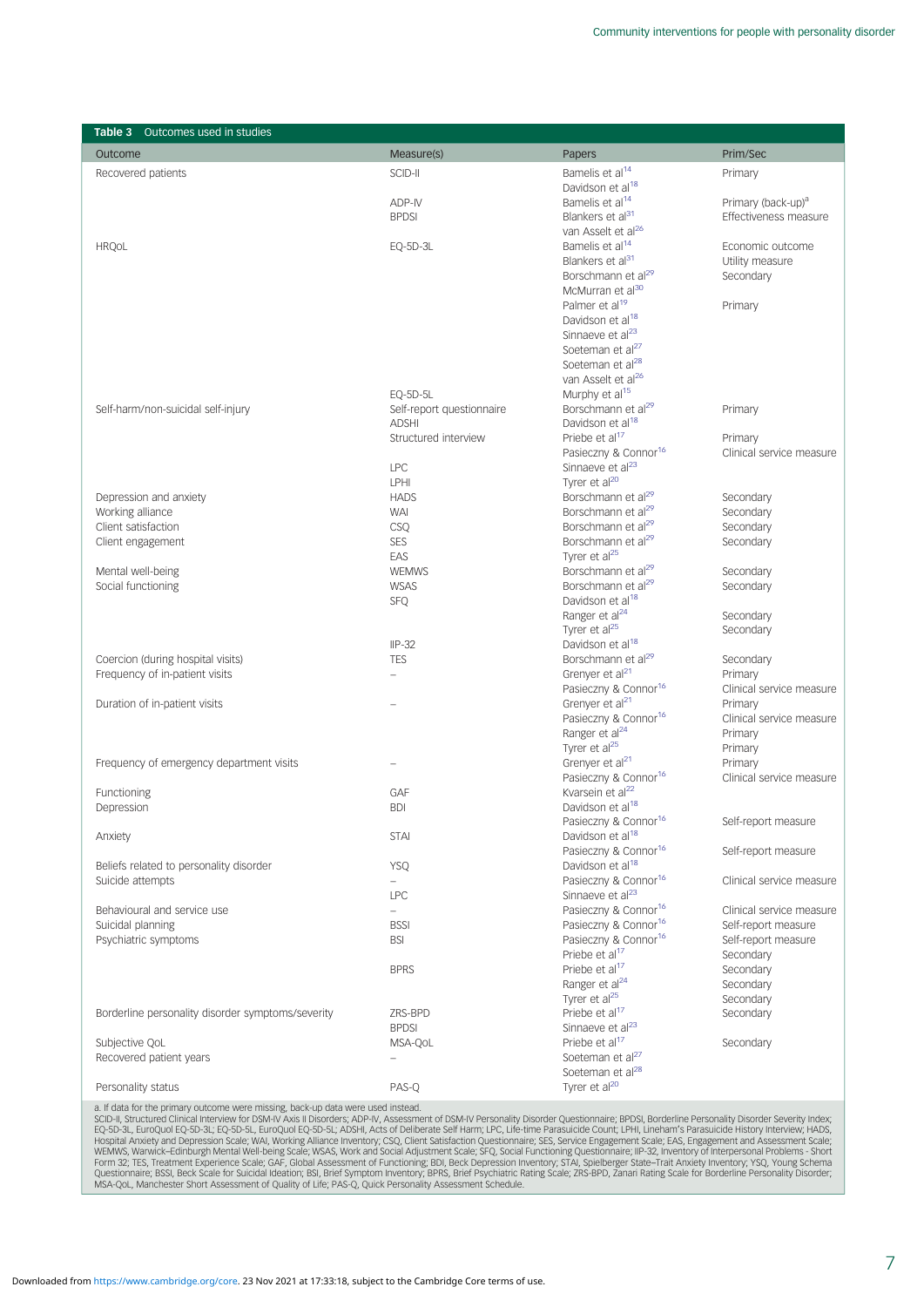# <span id="page-7-0"></span>8<br>Downloaded from https://www.cambridge Downloaded from<https://www.cambridge.org/core>. 23 Nov 2021 at 17:33:18, subject to the Cambridge Core terms of use.Table 4 Study results Study and country **Intervention group cost** Murphy et al,<sup>[15](#page-12-0)</sup> Ireland €16 514 €16 514 €16 266 6.69 QALYs 0.69 QALYs 0.49 QALYs 6.49 QALYs €1965 per QALY for DBT compared with TAU<br>Pasieczny & Connor<sup>16</sup> Australia Au\$12 196 Au\$18 Au\$18 123 2.23 bed-days 6.69 DBT less e.org/core. Priebe et al,[17](#page-12-0) UK £5685 (£6792 including lost work) £3754 (£4786 including 23 Nov 2021 at 17:33:18, subject to the Cambridge Core terms of use Soeteman et al, a $^{27}$  $^{27}$  $^{27}$  Netherlands In-patient €97 351 Day hospital €91 090 Soeteman et al, b<sup>[28](#page-12-0)</sup> Netherlands Short term in-patient €91 620

|                                                                                                                                         | lost work)                     |                                                                                                                                                    |                                                    | DBT compared with TAU                                                                                                                                                                                                                                                                                             |
|-----------------------------------------------------------------------------------------------------------------------------------------|--------------------------------|----------------------------------------------------------------------------------------------------------------------------------------------------|----------------------------------------------------|-------------------------------------------------------------------------------------------------------------------------------------------------------------------------------------------------------------------------------------------------------------------------------------------------------------------|
| €19899                                                                                                                                  | €12427                         | 0.65 QALYS                                                                                                                                         | 0.62 QALYS                                         | €278 067 per QALY with stepped-care DBT compared with<br>out-patient DBT                                                                                                                                                                                                                                          |
| £6582                                                                                                                                   | £18737                         | 0.46 QALYS                                                                                                                                         | 0.61 QALYS                                         | CBT-PD estimated to be cost saving but achieve fewer<br>QALYs than TAU                                                                                                                                                                                                                                            |
| £12785                                                                                                                                  | £18356                         | 1.06 QALYS                                                                                                                                         | 1.20 QALYS                                         | CBT less costly but also less effective than TAU                                                                                                                                                                                                                                                                  |
| £14524                                                                                                                                  | £15665                         | Incidence rate of parasuicide: 0.584 per year                                                                                                      | Incidence rate of<br>parasuicide: 0.71 per<br>year | MACT has similar costs and lower proportion experiencing<br>outcome compared with TAU                                                                                                                                                                                                                             |
| \$3774                                                                                                                                  | \$7435                         | 4.28 mean bed-days                                                                                                                                 | 8.44 mean bed-days                                 | Stepped-care estimated to be cheaper than TAU, with<br>fewer bed-days                                                                                                                                                                                                                                             |
| €31,823                                                                                                                                 | €31,607                        | 10-point improvement in GAF score                                                                                                                  | 18-point improvement<br>in GAF score               | €1092 per one point GAF improvement for avoidant<br>personality disorder receiving out-patient care<br>compared with stepped care                                                                                                                                                                                 |
| £23796                                                                                                                                  | £27 908                        | 24.8 BPRS score                                                                                                                                    | 29.2 BPRS score                                    | Nidotherapy dominant compared with assertive outreach                                                                                                                                                                                                                                                             |
| £18963                                                                                                                                  | £33668                         | 54 bed-days                                                                                                                                        | 139 bed-days                                       | Fewer bed-days and lower costs with nidotherapy than<br>with assertive outreach and rehabilitation service                                                                                                                                                                                                        |
| €23805                                                                                                                                  | €26333                         | 2.34 QALYS                                                                                                                                         | 2.23 QALYS                                         | Schema therapy dominant compared with TAU                                                                                                                                                                                                                                                                         |
| €37826                                                                                                                                  | €46795                         | 2.15 QALYS<br>52% recovered                                                                                                                        | 2.27 QALYS<br>29% recovered                        | <90% probability ST is cost-effective for QALYs and<br>recovered patients. As WTP per QALY increases, %<br>cost-effectiveness decreases (at a threshold of €20 000)<br>ST has 84% probability of being cost-effective). As WTP<br>per recovered patient increases, probability of cost-<br>effectiveness does too |
| In-patient €97 351<br>Day hospital €91 090                                                                                              | Out-patient €80 247            | In-patient 3.32<br>Day hospital 3.30                                                                                                               | Out-patient 3.11                                   | Out-patient care most likely to be cost-effective compared<br>with in-patient and day hospital for cluster B                                                                                                                                                                                                      |
| Short term in-patient €91 620<br>Long-term in-patient €119 946<br>Short-term day hospital €89 411<br>Long-term day hospital<br>€105 940 | Long-term outpatient<br>€89936 | Short-term in-patient: 3.57 QALYS<br>Long-term in-patient: 3.49 QALYs<br>Short-term day hospital: 3.44 QALYs<br>Long-term day hospital: 3.49 QALYs | Long-term out-patient:<br>3.30 QALYS               | All long-term treatments dominated short-term in-patient<br>€16 570/QALY compared with short-term day hospital<br>for cluster C                                                                                                                                                                                   |
| £5308                                                                                                                                   | £5631                          | 0.31 QALYS                                                                                                                                         | 0.30 QALYS                                         | Joint crisis plans dominant compared with. TAU                                                                                                                                                                                                                                                                    |
| £6777                                                                                                                                   | £8072                          | 0.56 QALYS                                                                                                                                         | 0.57 QALYS                                         | Psychoeducation with problem-solving has a 64% chance<br>of being more cost-effective at a threshold of £20 000-<br>£30 000 per QALY compared with TAU                                                                                                                                                            |
| €30 070                                                                                                                                 | €26333                         | 2.23 QALYS                                                                                                                                         | 2.23 QALYS                                         | Clarification-orientated psychotherapy dominated by TAU                                                                                                                                                                                                                                                           |
| €64 121                                                                                                                                 | €61 141                        | 1.3 QALYS                                                                                                                                          | 1.5 QALYS                                          | MBT dominated by TAU                                                                                                                                                                                                                                                                                              |
|                                                                                                                                         |                                |                                                                                                                                                    |                                                    |                                                                                                                                                                                                                                                                                                                   |

Comparison group

Au\$18 123 2.23 bed-days 2.23 bed-days 13.60 bed-days DBT less costly and leads to fewer bed-days compared

outcome Main economic result

with TAU

£36 per 1% point reduction in incidence of self-harm for

Comparison group

cost **Intervention group outcome**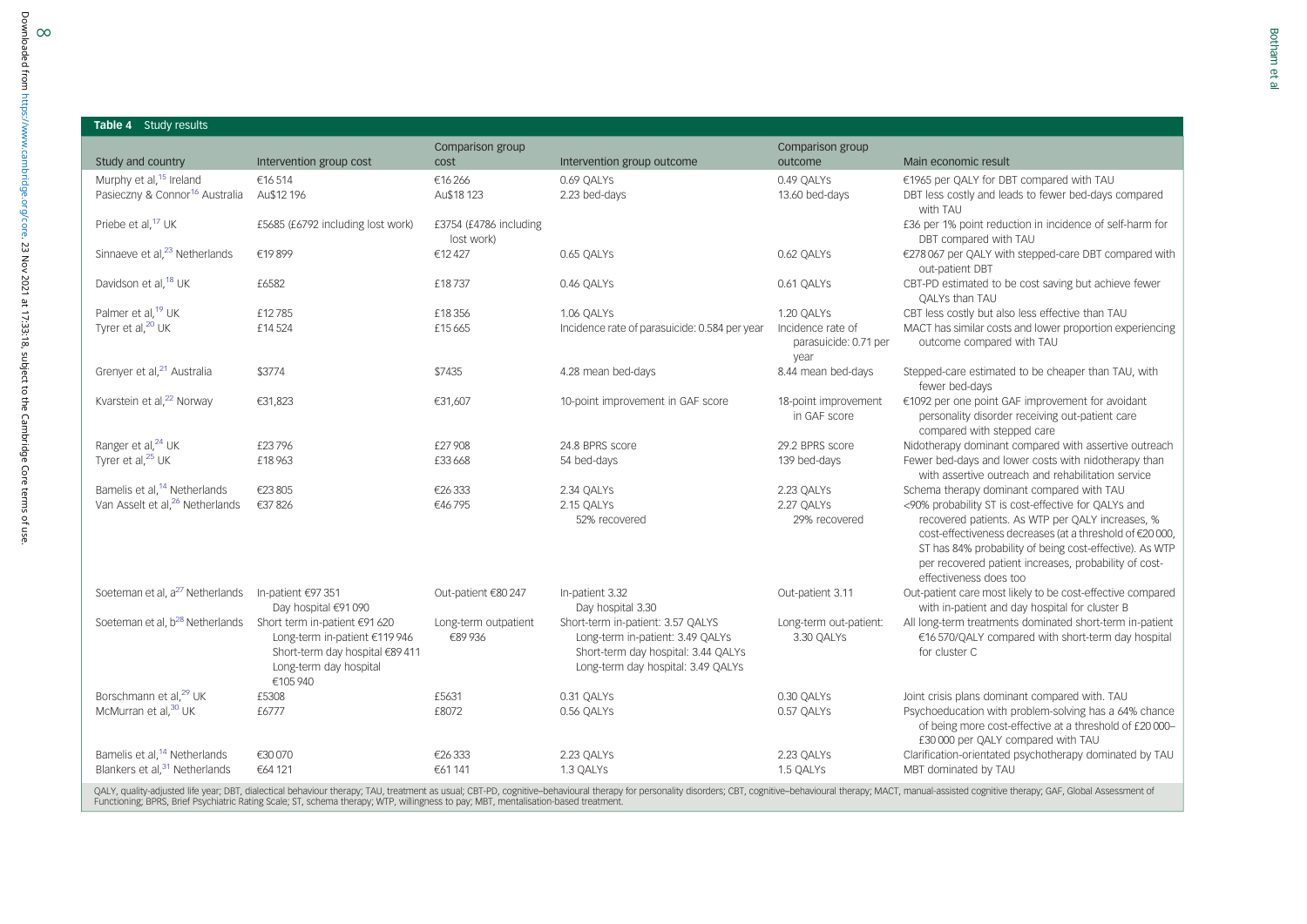care was the most cost-effective option. Kvarstein et al reported an ICER for out-patient care compared with stepped care for the subgroup with avoidant personality disorder (but not the subgroup with borderline personality disorder) which was €1092 per additional point gained on the GAF (favouring out-patient care). No uncertainty analysis was reported.

## **Nidotherapy**

Two studies reported economic evaluations of nidotherapy using data from a single pilot RCT in a population with difficult-tomanage needs, personality disorder diagnoses and other comorbid severe mental illness. Ranger et al evaluated the pilot using a CEA.<sup>[24](#page-12-0)</sup> Tyrer et al later evaluated nidotherapy in a subgroup of patients with substance misuse problems, employing a CCA using data from the same trial.[25](#page-12-0) The studies used a broad perspective and a follow-up period of 12 months.

Ranger et  $aI^{24}$  did not observe any significant effects on outcomes, with a trend towards reduced symptoms in the intervention group. Tyrer et  $al^{25}$  $al^{25}$  $al^{25}$  reported a significant reduction in bed-days in secondary subgroup analyses (54 days compared with 139 for the comparator) but found costs not to be significantly different. Ranger et al still found nidotherapy to be dominant (i.e. it resulted in lower costs and better secondary outcomes than the comparator, although these results were not significant) and even at a threshold of £0 per point of improvement on the Brief Psychiatric Rating Scale it had a 60% likelihood of being cost-effective.

## Schema therapy

Two studies evaluated schema therapy using RCTs, and both conducted a CUA and CEA from a broad perspective.<sup>14,26</sup> Bamelis et al<sup>[14](#page-12-0)</sup> compared schema therapy with TAU and van Asselt et al<sup>26</sup> compared schema therapy with transference-focused psychotherapy. Both studies used the same measure of effectiveness, the proportion of recovered patients, and report this to be higher in the schema therapy group than in the comparator group. For Bamelis et al the proportions were 81.4 v. 51.2% respectively ('recovered' defined as a score ≤15 on the Structured Clinical Interview for DSM-IV Axis II Disorders version II) and van Asselt et al reported this to be 52% v. 29%, respectively ('recovered' defined as a score ≤15 on the Borderline Personality Disorder Severity Index). Bamelis et al found that schema therapy produced a greater median gain in number of QALYs than TAU, although this was not significant (2.34 v. 2.23;  $P = 0.51$ ). van Asselt et al reported that total QALYs for the schema therapy group was lower than for the transference-focused psychotherapy group, this difference was also not significant (2.15 v. 2.27 respectively; 95% CI <sup>−</sup>0.51 to 0.28). van Asselt et al reported an incremental difference in mean costs: schema therapy was €8969 less costly than transferencefocused psychotherapy, although this difference was not significant (95% CI −21 775 to 3546). Bamelis et al also reported a lower mean cost for schema therapy compared with TAU: €23 805 (95% CI 21 014–26 791) v. €26 333 (95% CI 22 384–30 605).

Both studies found that schema therapy was dominant with regard to cost per recovered patient and cost per QALY. Bamelis et al showed schema therapy to have an 80% probability of being cost-effective at a WTP threshold of 0, for both cost per recovered patient and cost per QALY. van Asselt et al reported that the likelihood of schema therapy being cost-effective, in terms of recovered patients and QALYs, was over 90% when WTP = 0. Both Bamelis et al and van Asselt et al observed that, as the threshold for recovered patients increased, the probability of schema therapy being costeffective also increased; however, as the threshold for QALYs increased, the likelihood of schema therapy being cost-effective decreased.

## Interventions defined by setting

Two evaluations conducted by Soeteman et al employed Markov models to evaluate the effect of care being provided in different settings for samples with either cluster B or cluster C 'personality dis-order' diagnoses,<sup>27</sup> using data from the SCEPTRE trial.<sup>32,[33](#page-12-0)</sup> Markov models were used in these CUAs comparing out-patient, day-hospital and in-patient care. One of the studies varied the duration of day-hospital and in-patient care between long and short term[.28](#page-12-0) Both studies adopted a broad perspective, as well as repeating the models taking a narrower, health service provider perspective.

Soeteman et al reported that for a cluster B personality disorder group, care at a day hospital was associated with the greatest QALY gains, and for cluster C personality disorder group, short-term inpatient care produced the greatest estimated number of QALYs. For cluster B patients, out-patient care was the least costly and also dominated other settings (being less costly and more effective). For cluster C patients, short-term day-hospital treatment was the least costly option and dominated all long-term options. Estimated cost-effectiveness acceptability curves (CEAC) for cluster B showed out-patient care to be 84% likely to be cost-effective when the threshold was €0 per QALY. For cluster C patients the estimated CEAC showed short-term in-patient care to be 60% likely to be cost-effective at a high WTP threshold of €80 000 per QALY compared with short-term day-hospital care.

## Other interventions

Four studies were identified which looked at other interventions: joint crisis plans,<sup>[29](#page-12-0)</sup> psychoeducation with problem-solving,<sup>[30](#page-12-0)</sup> clarification-oriented psychotherapy  $(COP)^{14}$  $(COP)^{14}$  $(COP)^{14}$  and mentalisation-based treatment delivered in a day hospital  $(MBT)$ .<sup>[31](#page-12-0)</sup> All of them used RCT data and employed a CUA, and two of these studies (Blankers et al<sup>31</sup> and Bamelis et al<sup>14</sup>) also conducted a CEA. All of these studies took a broad perspective.

Borschmann et al<sup>[29](#page-12-0)</sup> did not report a significant difference in costs or outcomes. However, their economic analysis found joint crisis plans to be dominant over usual care, with over 80% probability of being cost-effective when the threshold was £0 per QALY. This is not unusual as even in the absence of a significant clinical effect, there can still be a finding of cost-effectiveness. Cost-effectiveness combines point estimates of cost and outcome differences and in some cases, as here, can show high probabilities of interventions being cost-effective. McMurran et al<sup>[30](#page-12-0)</sup> found that psychoeducation with problem-solving was also dominant, having a 64% chance of being more cost-effective than usual care with a threshold of £20 000–£30 000 per QALY.

Bamelis et al<sup>14</sup> found COP to be inferior to TAU and schemafocused therapy. Blankers et  $al<sup>31</sup>$  $al<sup>31</sup>$  $al<sup>31</sup>$  found that MBT was dominated by TAU in the CUA but also that in the CEA the ICER per patient in remission was €29 314. At a threshold of €45 000 the chance of MBT being cost-effective (when considering 'remission' as an outcome) was only slight (55%).

## Quality appraisal of studies

Study quality, based on the CHEERS checklist, is detailed in [Table 5.](#page-9-0) There was substantial variation between studies. Of the 18 studies, 10 met over 80% of checklist items. On the basis of this metric, the highest-quality studies were the two that evaluated schema therapy, with both having 95% of items met. The three that evalu-ated DBT were more varied, with the Priebe et al study<sup>[17](#page-12-0)</sup> having the highest rating. This was also the case for the three that evaluated CBT, with Palmer et al<sup>[19](#page-12-0)</sup> scoring highest. The stepped-care evaluations scored the lowest in terms of items met. Overall, studies that scored low tended to do so particularly for reporting of methods.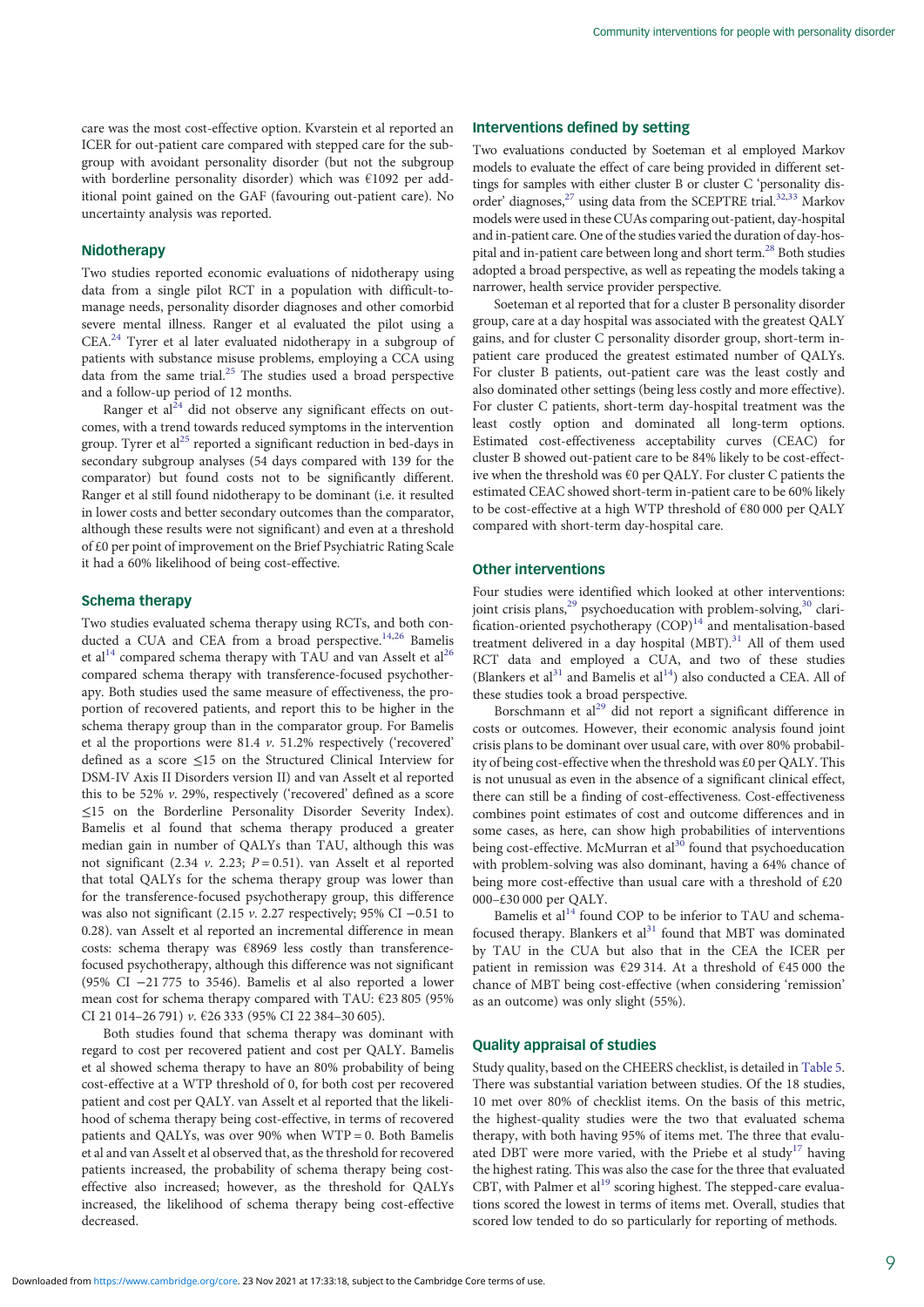<span id="page-9-0"></span>

| Quality appraisal of papers<br>Table 5 |                |                |                |                |                   |                   |              |            |  |
|----------------------------------------|----------------|----------------|----------------|----------------|-------------------|-------------------|--------------|------------|--|
|                                        | Title/Abstract | Introduction   | Methods        | Results        | <b>Discussion</b> | <b>Disclosure</b> |              | % of items |  |
| Study                                  | (2 items)      | (2 items)      | (11 items)     | (3 items)      | (1 item           | (2 items)         | <b>Total</b> | met        |  |
| Dialectical behaviour therapy          |                |                |                |                |                   |                   |              |            |  |
| Murphy et al <sup>15</sup>             | $\overline{2}$ | $\sqrt{2}$     | $\overline{7}$ | 1.5            | 0.5               | $\mathbf 0$       | 13           | 68.4       |  |
| Pasieczny & Connor <sup>16</sup>       | 0.5            | $\sqrt{2}$     | 5.5            | 0.5            | 1                 | $\circ$           | 9.5          | 50.0       |  |
| Priebe et al <sup>17</sup>             | 1.5            | $\overline{2}$ | 7.5            | 1.5            | $\mathbf{1}$      | $\overline{2}$    | 15.5         | 81.6       |  |
| Means                                  | 1.3            | 2.0            | 6.7            | 1.2            | 0.8               | 0.7               | 12.7         | 66.7       |  |
| Cognitive-behavioural therapy          |                |                |                |                |                   |                   |              |            |  |
| Davidson et al <sup>18</sup>           | $\mathbf{1}$   | $\overline{2}$ | 4              | $\overline{2}$ | $\mathbf{1}$      | $\mathbf{1}$      | 11           | 57.9       |  |
| Palmer et al <sup>19</sup>             | $\overline{2}$ | 1.5            | 9.5            | $\overline{2}$ | $\mathbf{1}$      | $\mathbf{1}$      | 17           | 89.5       |  |
| Tyrer et al <sup>20</sup>              | 0.5            | 1.5            | 6.5            | 3              | 0.5               | $\mathbf{1}$      | 13           | 68.4       |  |
| Means                                  | 1.2            | 1.7            | 6.7            | 2.3            | 0.8               | 1.0               | 13.7         | 71.9       |  |
| Stepped care                           |                |                |                |                |                   |                   |              |            |  |
| Grenyer et al <sup>21</sup>            | 1.5            | $\mathbf{2}$   | 4.5            | 1.5            | $\mathbf{1}$      | $\overline{2}$    | 12.5         | 65.8       |  |
| Kvarstein et al <sup>22</sup>          | 1.5            | 1.5            | 5.5            | 3              | $\mathbf{1}$      | $\overline{2}$    | 14.5         | 72.5       |  |
| Sinnaeve et al <sup>23</sup>           | $\mathbf{1}$   | 1.5            | 6              | 1.5            | 1                 | $\overline{2}$    | 13           | 72.2       |  |
| Means                                  | 1.3            | 1.7            | 5.3            | 2.0            | 1.0               | 2.0               | 13.3         | 70.2       |  |
| Nidotherapy                            |                |                |                |                |                   |                   |              |            |  |
| Ranger et al <sup>24</sup>             | 1.5            | 0.5            | 8.5            | $\mathbf{1}$   | 0.5               | 0.5               | 12           | 66.7       |  |
| Tyrer et al <sup>20</sup>              | $\mathbf{1}$   | $\mathbf{1}$   | 8              | $\mathbf{1}$   | $\mathbf{1}$      | $\overline{2}$    | 14           | 82.4       |  |
| Means                                  | 1.3            | 0.8            | 8.3            | 1.0            | 0.8               | 1.3               | 13.0         | 74.5       |  |
| Schema therapy                         |                |                |                |                |                   |                   |              |            |  |
| Bamelis et al <sup>14</sup>            | $\overline{2}$ | $\overline{c}$ | 10.5           | 1.5            | $\mathbf{1}$      | $\overline{2}$    | 19           | 95.0       |  |
| van Asselt et al <sup>26</sup>         | $\overline{2}$ | $\overline{c}$ | 10             | $\overline{2}$ | $\mathbf{1}$      | $\overline{2}$    | 19           | 95.0       |  |
| Means                                  | 2.0            | 2.0            | 10.3           | 1.8            | 1.0               | 2.0               | 19           | 95         |  |
| Setting                                |                |                |                |                |                   |                   |              |            |  |
| Soeteman et al <sup>27</sup>           | $\overline{2}$ | $\overline{c}$ | 13.5           | 2.5            | $\mathbf{1}$      | $\circ$           | 21           | 87.5       |  |
| Soeteman et al <sup>28</sup>           | $\overline{2}$ | $\overline{2}$ | 12.5           | 2.5            | $\mathbf{1}$      | $\overline{2}$    | 22           | 81.7       |  |
| Means                                  | 2.0            | 2.0            | 13.0           | 2.5            | 1.0               | 1.0               | 21.5         | 89.6       |  |
| Other                                  |                |                |                |                |                   |                   |              |            |  |
| Blankers et al <sup>31</sup>           | $\overline{2}$ | $\mathbf{2}$   | 8              | 1.5            | $\mathbf{1}$      | $\overline{2}$    | 16.5         | 82.5       |  |
| Borschmann et al <sup>29</sup>         | $\mathbf{1}$   | $\overline{c}$ | 8              | $\overline{c}$ | $\mathbf{1}$      | 1                 | 15           | 83.3       |  |
| McMurran et al <sup>30</sup>           | $\overline{2}$ | $\overline{c}$ | 8              | $\overline{2}$ | 0.5               | $\overline{2}$    | 16.5         | 86.8       |  |
| Means                                  | 1.7            | 2.0            | 8.0            | 1.8            | 0.8               | 1.7               | 16.0         | 84.2       |  |

#### **Discussion**

## Summary of main findings

This paper has reviewed economic evaluations of community-based interventions for people with complex emotional needs meeting criteria for personality disorder diagnoses. A diverse range of interventions were identified, with no strong evidence found for the cost-effectiveness of any single intervention or model of care.

The strongest evidence was for dialectical behaviour therapy (DBT) delivered in community settings: all three identified studies indicated that the intervention is likely to be cost-effective compared with treatment as usual (TAU). However, consideration should be given to the limited pool of economic evidence when interpreting this finding. The review also identified evidence to support the use of schema-focused therapy, joint crisis plans, stepped care, nidotherapy, psychoeducation with problem-solving, and manual-assisted cognitive therapy (MACT). The authors with lived experience (E.B. and T.J.) highlighted that the review did not identify any economic evaluations that considered patient-led interventions or workforce development interventions, such as those that focus on therapeutic alliance.

Across all 18 studies the evidence was weakened by small sample sizes or poor quality of evidence. Of the 12 studies that found evidence to favour the intervention evaluated, only 5 reported a statistically significant effect (however, even non-significant effects when combined with cost differences can indicate cost-effectiveness). Of the five studies with significant effects, there were limitations regarding reliability of evidence in at least three (Grenyer et al, $^{21}$  $^{21}$  $^{21}$ ) Pasieczny & Connor<sup>[16](#page-12-0)</sup> and Tyrer et al<sup>25</sup>). Grenyer et al<sup>21</sup> took a narrow health provider perspective to evaluate their stepped-care intervention, limiting relevance for health policy makers. The

drivers for observed differences between groups were unclear and although significant differences in bed-days were observed, there was no difference in admission rates overall (however, reduced bed-days alone may be an important effect). The authors also acknowledge that as there were staff transfers between sites in the cluster RCT design, the reliability of evidence may be limited. Pasieczny & Connor<sup>[16](#page-12-0)</sup> used a non-randomised trial design, which can lead to biased estimates of effect. Tyrer et al<sup>[25](#page-12-0)</sup> relied on a subsample of trial participants: unplanned subgroup analysis of trial data can lead to unreliable results by increasing the risk of chance findings.

## Quality of evidence

Although DBT, CBT and stepped care have been the most extensively researched, the numbers of economic evaluations for each of these interventions are relatively few and provide insufficient evidence on which decision makers can confidently base guidelines or allocate resources. This contrasts with other areas, such as depression or schizophrenia, where reasonable agreement about interventions exists. The review found that interventions were sometimes poorly described, limiting reproducibility and usefulness for implementation decisions. Several studies used data from the same trials  $(BOSCOT<sup>18,19</sup>$  $(BOSCOT<sup>18,19</sup>$  $(BOSCOT<sup>18,19</sup>$  $(BOSCOT<sup>18,19</sup>$  $(BOSCOT<sup>18,19</sup>$  and SCEPTRE<sup>[27](#page-12-0),[28](#page-12-0)</sup>) to report subsequent subgroup analysis or longer-term follow-up. This approach weakens evidence as risk of chance findings is increased and bias may be repeated across more than one study.

## Comparison with other reviews

Although not specifically a review of economic evaluations, Brazier et al<sup>34</sup> reviewed the literature on treatments for borderline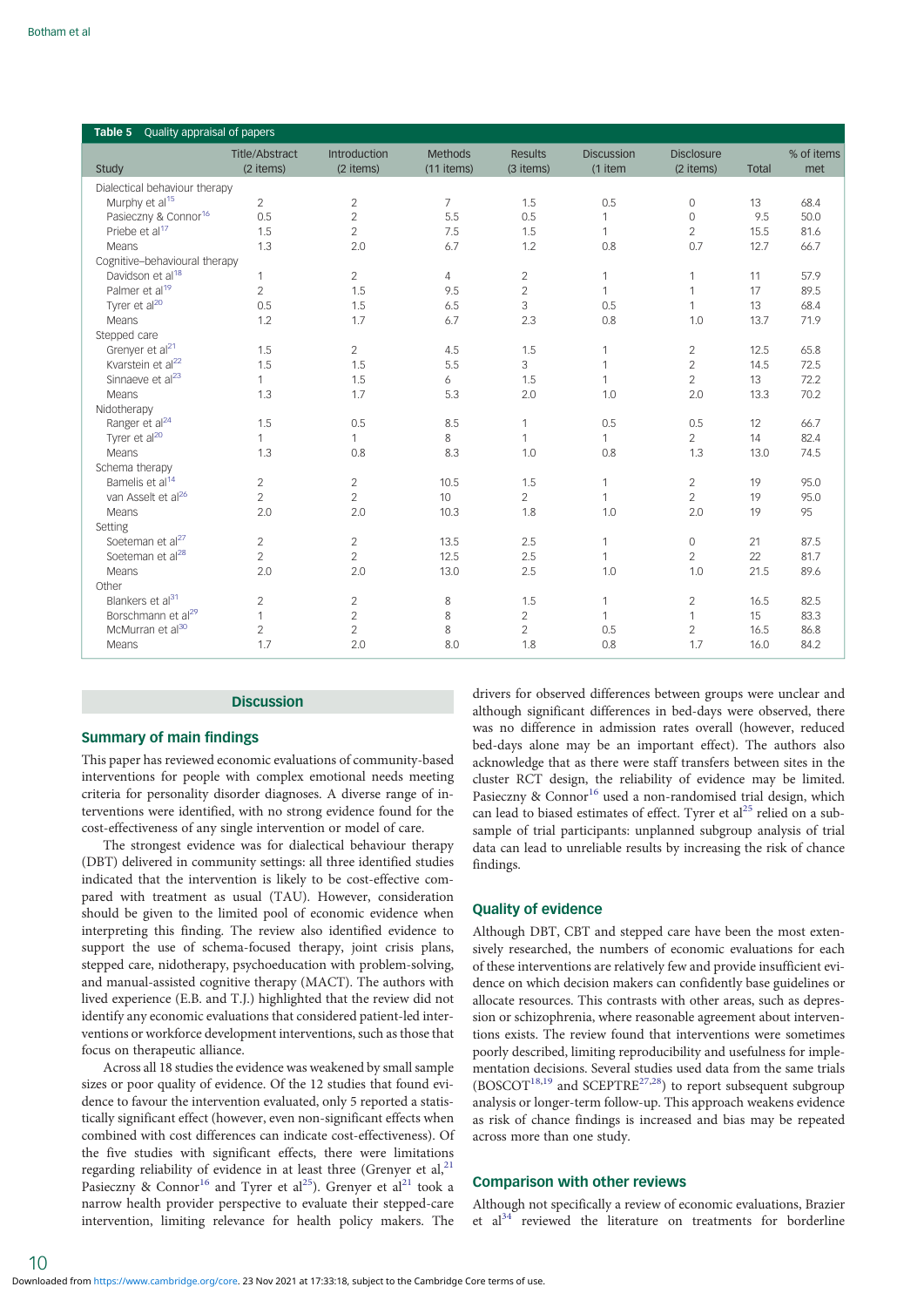personality disorder and identified six trials from which they then derived cost-effectiveness estimates. In each analysis costs were combined with a parasuicide outcome and in four analyses they also combined costs with QALYs (three of which used QALYs that they mapped from depression scores). A time horizon of 12 months was applied to their models and both a healthcare and broad perspective were taken. Three of the models produced by Brazier et al compared DBT with TAU. From a healthcare perspective and in terms of parasuicide, DBT was dominant in one model, produced a cost per parasuicide event avoided of £40 in another (with lower costs when a broad perspective was taken) and a cost per event avoided of over £40 000 in the third. This was a result of exteremely high incremental costs and a very small QALY gain. This third model also showed a cost per QALY of £273 801. Brazier et al<sup>34</sup> also modelled the cost-effectiveness of DBT compared to client-centred therapy (CCT), and showed DBT to be dominant both in terms of parasuicide events avoided and QALYs gained. The final two models of Brazier et  $al<sup>34</sup>$  compared TAU with mentalisation-based treatment (MBT) and MACT respectively. MBT was shown to produce a cost per event avoided of £38 and a QALY gained of £7242 and MACT was dominated by TAU in terms of events avoided and had a cost per QALY of £84 032. The authors were clear about the limitations of their analyses. They concluded that there were mixed results for DBT, that MBT had promising results and that MACT could not be considered to be cost-effective. These analyses were interesting and helpful, but now are relatively dated.

A review of both partial (where only costs are compared) and full (costs and outcomes are compared) economic evaluations was conducted by Brettschneider et al.<sup>[4](#page-12-0)</sup> They included the analyses of Brazier et  $al^{34}$  $al^{34}$  $al^{34}$  as well as some of the studies included here. Overall, they came to similar conclusions as us, i.e. that the evidence base is limited and that the strongest indications are for DBT.

In a review by Meuldijk et al,  $3$  30 studies were included but some of these were cost comparisons and others were evaluations of hospital-based care. As regards the evaluations (rather than the cost comparisons), they conclude that psychological therapies were likely to be cost-effective although they do recognise that the amount of evidence is greatest for DBT.

Meuldijk et al did include a PhD thesis that was not picked up in our search. This was by Heard and evaluated DBT.<sup>[35](#page-13-0)</sup> The evaluation consisted of two studies. In the first, DBT was compared with usual care and after 1 year did not differ significantly in terms of total costs or cost-effectiveness. In the second, DBT was compared with 'stable psychotherapy'. Again, total costs and cost-effectiveness were not significantly different between the groups.

## Limitations

Our search strategy included terms related to community and outpatient care and this may have excluded some relevant studies that did not mention the setting in the title or abstract or where care was delivered in a day service. However, there was good agreement with the other reviews that had been conducted. As has been found in the two previous reviews,  $3,4$  $3,4$  $3,4$  there was significant heterogeneity in the included studies, which prevented meta-analysis of findings. The results are therefore reported in narrative form, making interpretation of findings more complex. In addition, the comparator was most often 'usual care', which is context specific and rarely described in detail, limiting generalisability. The review scope did not intend to include interventions for people with a diagnosis of antisocial personality disorder. However, some of the identified studies considered samples with 'any personality disorder diagnosis', another required that patients had other comorbid severe mental illness, and another sample included individuals with

complex emotional needs meeting personality disorder diagnostic criteria as well as those not meeting these criteria. Given the general nature of the samples, and because these studies met all other inclusion criteria, they were included in the review. However, this presents a key limitation for identifying and interpreting findings specific to the population of interest and highlights that diagnostic categorisation, although essential for literature searching, is a limitation of the review scope. Finally, to simplify reporting, we assigned a quality assessment score to each paper, which may risk oversimplifying quality assessment, where it is important to understand the areas of strength and weakness. To address this limitation, we have provided detail on areas of quality assessed [\(Table 5](#page-9-0)).

## Recommendations for future research

The majority of included studies relied on data from small RCTs. RCTs are often seen as the gold standard of evidence on the efficacy of treatment. Evidence on effectiveness can also be generated through trials but these usually need to be sufficiently large to capture real-world effects. Inclusion of these effects can be informative for decision-making as results are often more generalisable. Economic modelling can also support decision-making and allow for uncertainty in results to be readily examined. Given the scarcity of economic evidence in this area, observational studies alongside the delivery of community services would be valuable. We did not identify such studies in our review but some may exist in the form of reports to specific organisations.

The review found that, although a range of economic approaches were used, studies using CUAs applied the most rigorous and transferable methods. The follow-up periods were longer, the perspectives were broader and resource use was more often collected through a combination of patient report and patient records, improving the accuracy of healthcare utilisation estimates. The main benefit of CUAs is that they enable comparison across disease areas by measuring effect in QALYs. All CUAs in this review used EuroQuol's EQ-5D to derive QALYs (in line with NICE guidelines). The EQ-5D has been criticised for not picking up all important aspects of health, and so for all health conditions consideration must be given to its reliability (does it produce consistent results?), validity (does it measure what it intends to measure?) and sensitivity (does it identify genuine changes in health states?). The EQ-5D has been shown to be moderately responsive to change in symptoms in individuals with personality disorder diagnoses.<sup>36</sup> There is a lack of evidence on its validity in capturing all important aspects of health in this population. $34$ Nonetheless, owing to the measure's simplicity and because it can be used to generate QALYs, it has been recommended as appropriate for use in this population.<sup>36</sup>

A limitation of CUAs is that QALYs singularly focus on health benefits, which prevents comparisons across sectors (e.g. comparing whether an education intervention may be more cost-effective than a health intervention) and may underestimate benefits where interventions have wider outcomes such as employment. The majority of studies included in this review took a broad perspective in measuring costs and effects. Five studies also used CCAs, presenting costs alongside a number of outcomes. Although this can make interpretation challenging, CCAs may be justified, given the multifaceted nature of the conditions being studied and the potential breadth of effects. A broad perspective and presenting multiple outcomes alongside QALYs may therefore be appropriate where interventions aim to improve outcomes beyond health gain and where cost implications may fall outside of the health and care budget.

Future research should aim to co-produce studies with people with lived experience of diagnoses of personality disorder or complex emotional needs to help ensure that important outcomes,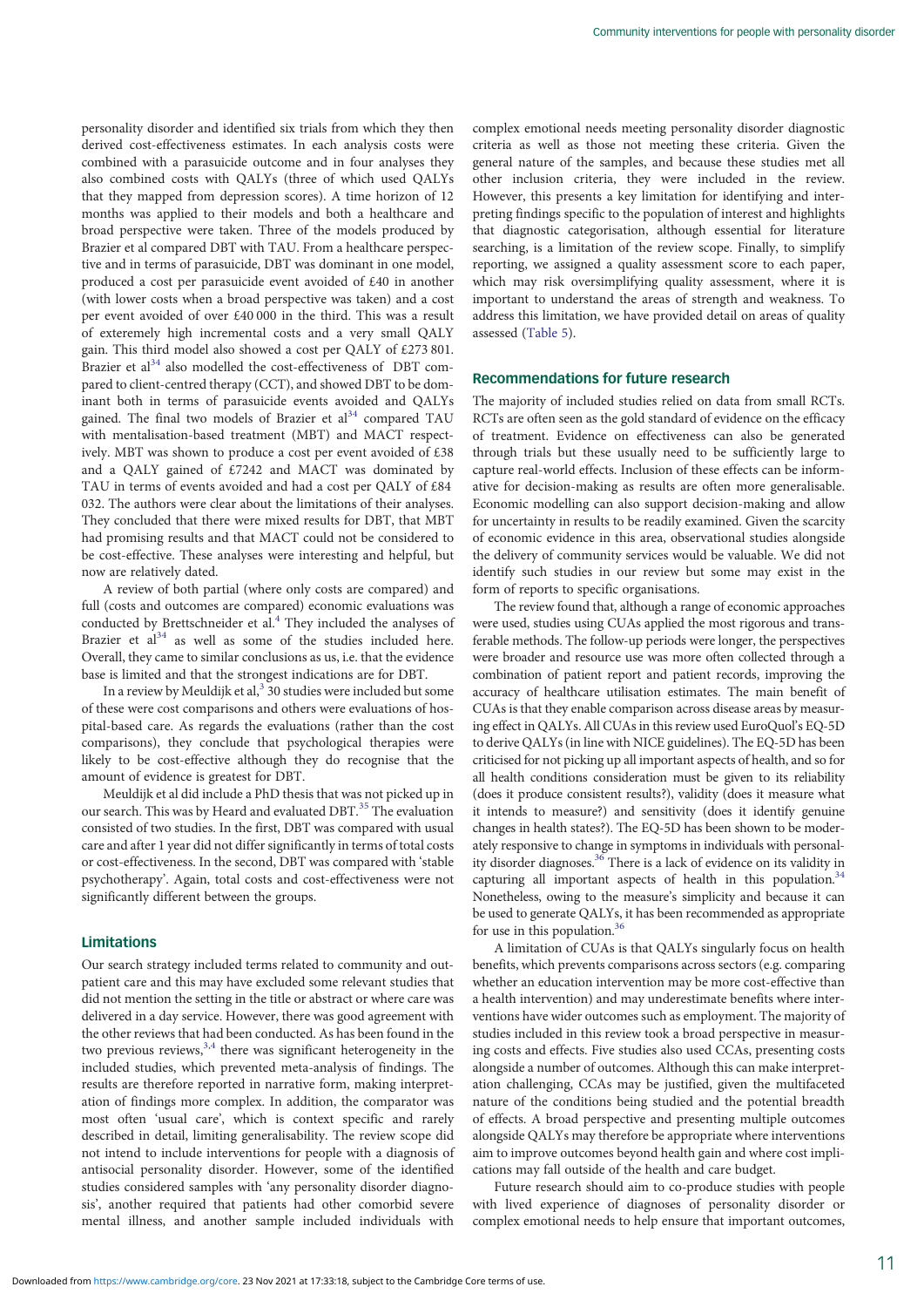as well as costs, are captured from a broad perspective. Choice of outcome measures should also be informed by previous studies and local guidelines. Consistency in measurement and reporting will support the development of a stronger evidence base for community-based interventions as information can be pooled across multiple studies. Researchers may wish to consult the ICHOM Standard Set for Personality Disorders when selecting measures.<sup>37</sup>

Future studies should only evaluate therapies that are well developed and hold face validity with people who are using and delivering services, and they should be based on sound theoretical foundations. High-quality research is also needed on models of care, including the intensity and duration of interventions, with clear description of how services are configured to enable reproducibility. Researchers may wish to refer to a forthcoming paper by Finamore et al 'Systematic scoping of community-based service models for people with personality disorder' (personal communication, 2021; further details are available from P.M. on request) to support a standardised description and understanding of models of care. The logic models articulated in that paper may also support the identification of relevant outcome measures. Finally, the review identified a gap in the types of intervention evaluated, with no patient-led interventions or workforce interventions identified. These two areas should be considered key areas for future economic research.

#### Lived experience commentary by Eva Broeckelmann

'Having spent years struggling to access suitable treatment for CEN [complex emotional needs], I am pleased to see the lack of robust economic evidence to support a single intervention or model of community-based care.

Especially considering the inherently heterogeneous nature of any given sample with a 'PD' [personality disorder] diagnosis – where e.g. two people with 'BPD' [bipolar personality disorder] may have no more than one highly subjective trait in common – there simply is no 'one-size-fits-all' approach. Therefore, any study results must be treated with utmost caution before making generic policy decisions that indiscriminately apply to everyone with this label.

Despite being recommended by NICE, I do not consider the EQ-5D to be an appropriate outcome measure for this population. CEN symptoms can fluctuate so frequently that any snapshot in time on such a rudimentary measure is virtually meaningless for assessing long-term recovery, and it will be crucial to develop more nuanced alternatives for future studies. Ultimately, the policy aim to prioritise specific interventions based on cost-effectiveness neglects the fact that strong therapeutic relationships with trusted clinicians are considerably more important for treatment success than the particular modality used. Thus, such comparisons are of limited value, whereas it could eventually be much more cost-effective to focus research and resources on improved training for clinicians instead.'

#### Lived experience commentary by Tamar Jeynes

'It is interesting that in life much interacts with and mirrors itself. This systematic review endeavoured to be robust: 18 economic evaluations in 19.5 years fit the inclusion criteria. Nine different interventions, each with their own access criteria for service users.

Collecting robust economic data involves resource. This luxury is afforded to better funded interventions, which then make a case for future funding. Many service users do not meet criteria for these interventions.

It is interesting to identify what is missing.

There are no economic evaluations of survivor-led or co-produced interventions, such as co-facilitation of therapies, survivor-led networks or crisis houses. These are more likely to not have inclusion criteria, reaching people that other

interventions cannot. They often do not have the resource to conduct economic evaluations. Many have ceased to exist. Excluded service users only have access to costly emergency services during crisis. Being excluded depletes the internal resources needed to value their worth. Many cease to exist. It is interesting that in life much interacts with and mirrors itself. When an intervention cannot demonstrate its worth, it cannot access funding, which includes resource to measure its worth. When the only interventions that can demonstrate their worth are ones with inclusion criteria, excluded service users remain without a service. The cycle continues.'

Joe Botham **D**, NIHR Mental Health Policy Research Unit, Health Service and Population Research Department, Institute of Psychiatry, Psychology & Neuroscience, King's College London, UK; **Amy Clark**, NIHR Mental Health Policy Research Unit, Health Service and Population Research Department, Institute of Psychiatry, Psychology & Neuroscience, King's College London[,](https://orcid.org/0000-0002-3881-2018) UK; Thomas Steare **D**, NIHR Mental Health Policy Research Unit, Division of Psychiatry, University College London, UK; **Ruth Stuart (D)**, NIHR Menta<br>Health Policy Research Unit, Health Service and Population Research Department, Institute of Psychiatry, Psychology & Neuroscience, King's College London, UK; Sian Oram **(b)**[,](https://orcid.org/0000-0001-8704-0379) NIHR Mental Health Policy Research Unit, Health Service and Population Research Department, Institute of Psychiatry, Psychology & Neuroscience, King's College London[,](https://orcid.org/0000-0001-9866-788X) UK; Brynmor Lloyd-Evans . NIHR Mental Health Policy Research Division of Psychiatry, University College London, UK; **Tamar Jeynes**, NIHR Mental<br>Health Policy Research Unit, Health Service and Population Research Department, Institute of Psychiatry, Psychology & Neuroscience, King's College London, UK; **Eva Broeckelmann**, NIHR Mental Health Policy Research Unit, Health Service and<br>Population Research Department, Institute of Psychiatry, Psychology & Neuroscience, King's College London[,](https://orcid.org/0000-0003-3137-5772) UK; Mike Crawford **D**, Division of Psychiatry, Imperial College London, UK; Sonia Johnson, NIHR Mental Health Policy Research Unit, Division of Psychiatry, University College London, UK; Alan Simpson, NIHR Mental Health Policy Research Unit, Health Service and Population Research Department, Institute of Psychiatry[,](https://orcid.org/0000-0001-7001-4502) Psychology & Neuroscience, King's College London, UK; Paul McCrone . NIHR Mental Health Policy Research Unit, Health Service and Population Research Department, Institute of Psychiatry, Psychology & Neuroscience, King's College London, UK; and Institute for Lifecourse Development, University of Greenwich, London, UK

Correspondence: Paul McCrone. Email: [paul.mccrone@kcl.ac.uk](mailto:paul.mccrone@kcl.ac.uk)

First received 28 Jan 2021, final revision 15 Sep 2021, accepted 13 Oct 2021

#### Supplementary material

Supplementary material is available online at <https://doi.org/10.1192/bjo.2021.1043>.

#### Data availability

Data availability is not applicable to this article as no new data were created or analysed in this study.

#### Author contributions

All authors contributed to the development of the methods and protocol. J.B., T.S., R.S., A.C. and P.M. conducted the searches, screening, data extraction and quality appraisal. J.B., A.C., S.O., A.S. and P.M. drafted the manuscript. B.L.-E., R.S., S.J., E.B., T.J. and M.C. critically reviewed the manuscript. E.B. and T.J. drafted the lived experience commentary. P.M. is the guarantor.

#### Funding

This paper presents independent research commissioned and funded by the National Institute for Health Research (NIHR) Policy Research Programme, conducted by the NIHR Policy Research Unit (PRU) in Mental Health. The views expressed are those of the authors and not necessarily those of the NIHR, the Department of Health and Social Care or its arm's length bodies, or other government departments.

#### Declaration of interest

None.

## Appendix

## Inclusion criteria

(a) Studies that include an economic evaluation where both costs and outcomes are reported and where a formal or informal link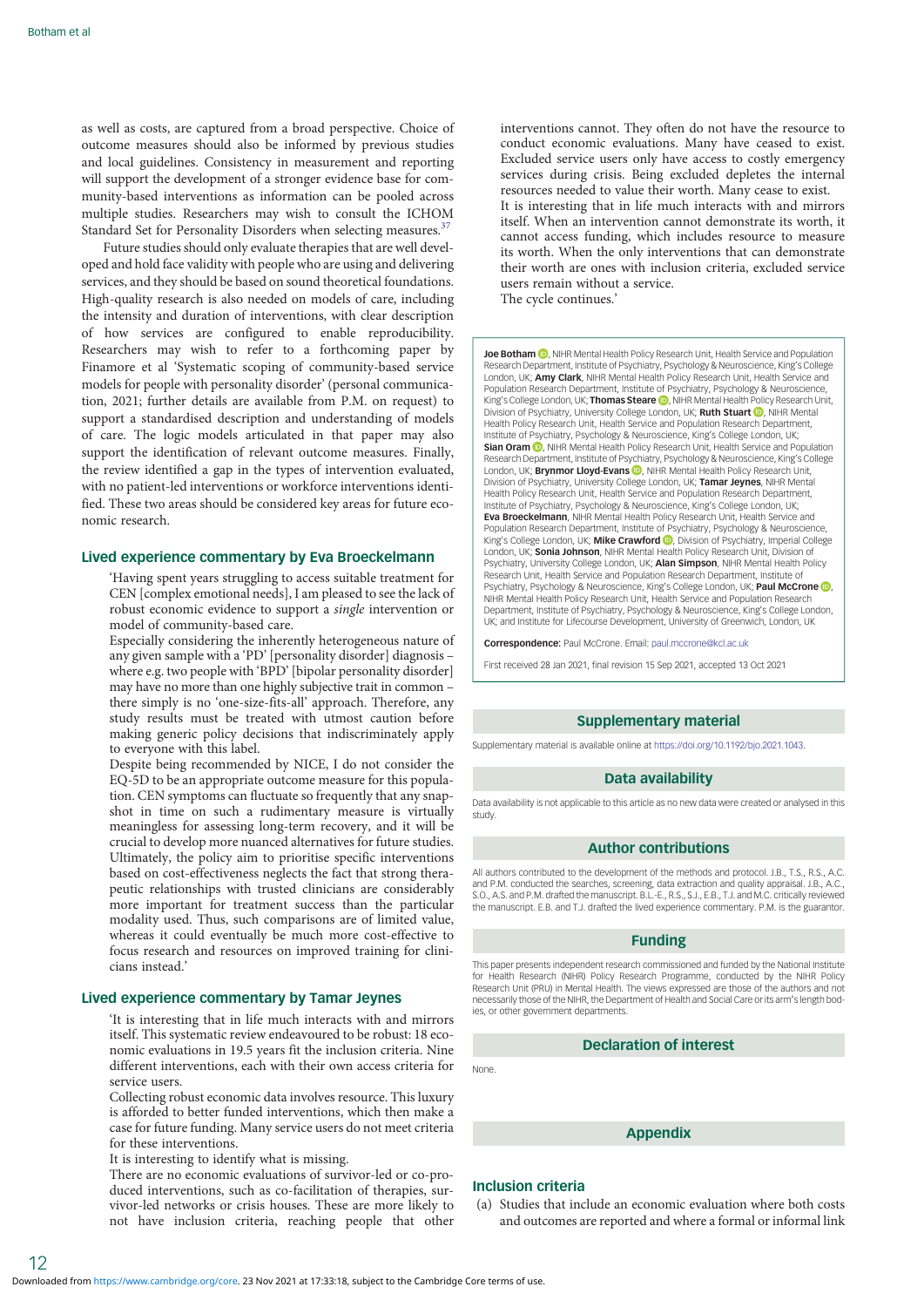<span id="page-12-0"></span>between costs and outcomes is made. This will include trials, observational studies and models

- (b) The population of interest are adults with complex emotional needs who are in contact with community mental health services. This will include evaluations of services for those with a diagnosis of personality disorder (excluding antisocial) or services focused specifically on trauma-related care
- (c) Evaluations of community-based services/treatments/ interventions
- (d) Evaluations with usual care (which may include 'do nothing' or waiting lists) or another active intervention as a comparator

## Exclusion criteria

- (a) Studies that are only reported as conference abstracts, letters, protocols, reviews or editorials
- (b) Evaluations of interventions only provided in in-patient or forensic settings
- (c) Evaluations of pharmacological interventions
- (d) Studies that do not report costs
- (e) Studies that do not report outcomes
- (f) Studies with no comparator
- (g) Studies not reported in English

#### References

- 1 Winsper C, Bilgin A, Thompson A, Marwaha S, Chanen AM, Singh SP, et al. The prevalence of personality disorders in the community: a global systematic review and meta-analysis. Br J Psychiatry 2020; 216: 69–78.
- 2 Shah R, Zanarini MC. Comorbidity of borderline personality disorder: current status and future directions. Psychiatr Clin North Am 2018; 41: 583– 93.
- 3 Meuldijk D, McCarthy A, Bourke ME, Grenyer BFS. The value of psychological treatment for borderline personality disorder: systematic review and cost offset analysis of economic evaluations. PLoS One 2017; 12(3): e0171592.
- 4 Brettschneider C, Riedel-Heller S, König H-H. A systematic review of economic evaluations of treatments for borderline personality disorder. PLoS One 2014; 9 (9): e107748.
- 5 Beckwith H, Moran PF, Reilly J. Personality disorder prevalence in psychiatric outpatients: a systematic literature review. Personal Ment Health 2014; 8: 91–101.
- 6 Storebø OJ, Stoffers-Winterling JM, Völlm BA, Kongerslev MT, Mattivi JT, Jørgensen MS, et al. Psychological therapies for people with borderline personality disorder. Cochrane Database Syst Rev 2020; 5: CD012955.
- 7 Oud M, Arntz A, Hermens MLM, Verhoef R, Kendall T. Specialized psychotherapies for adults with borderline personality disorder: a systematic review and meta-analysis. Aus N Z J Psychiatry 2018; 52: 949–61.
- 8 National Institute for Health and Care Excellence. Guide to the Methods of Technology Appraisal 2013: Process and Methods. NICE, 2013.
- 9 Drummond M, Sculpher M, Claxton K, Stoddart G, Torrance G. Methods for the Economic Evaluation of Health Care Programmes (4th edn). Oxford University Press, 2015.
- 10 Shiell A, Donaldson C, Mitton C, Currie G. Health economic evaluation. J Epidemiol Community Health 2002; 56: 85–8.
- 11 McCabe C, Claxton K, Culyer AJ. The NICE cost-effectiveness threshold: what it is and what that means. Pharmacoeconomics 2008; 26: 733–44.
- 12 Moher D, Shamseer L, Clarke M, Ghersi D, Liberati A, Petticrew M, et al. Preferred Reporting Items for Systematic Review and Meta-Analysis Protocols (PRISMA-P) 2015 statement. Syst Rev 2015; 4(1): 1.
- 13 Husereau D, Drummond M, Petrou S, Carswell C, Moher D, Greenberg D, et al. Consolidated health economic evaluation reporting standards (CHEERS) statement. BMJ 2013; 346: f1049.
- 14 Bamelis LLM, Arntz A, Wetzelaer P, Verdoorn R, Evers SMAA. Economic evaluation of schema therapy and clarification-oriented psychotherapy for personality disorders: a multicenter, randomized controlled trial. J Clin Psychiatry 2015: 76: e1432–40.
- 15 Murphy A, Bourke J, Flynn D, Kells M, Joyce M. A cost-effectiveness analysis of dialectical behaviour therapy for treating individuals with borderline personality disorder in the community. Ir J Med Sci 2019; 189: 415–23.
- 16 Pasieczny N, Connor J. The effectiveness of dialectical behaviour therapy in routine public mental health settings: an Australian controlled trial. Behav Res Ther 2011; 49: 4–10.
- 17 Priebe S, Bhatti N, Barnicot K, Bremner S, Gaglia A, Katsakou C, et al. Effectiveness and cost-effectiveness of dialectical behaviour therapy for selfharming patients with personality disorder: a pragmatic randomised controlled trial. Psychother Psychosom 2012; 81: 356–65.
- 18 Davidson KM, Tyrer P, Norrie J, Palmer SJ, Tyrer H, Cognitive therapy v. usual treatment for borderline personality disorder: prospective 6-year follow-up. Br J Psychiatry 2010; 197: 456–62.
- 19 Palmer S, Davidson K, Tyrer P, Gumley A, Tata P, Norrie J, et al. The costeffectiveness of cognitive behavior therapy for borderline personality disorder: results from the BOSCOT trial. J Pers Disord 2006; 20: 466–81.
- 20 Tyrer P, Tom B, Byford S, Schmidt U, Jones V, Davidson K, et al. Differential effects of manual assisted cognitive behavior therapy in the treatment of recurrent deliberate self-harm and personality disturbance: the popmact study. J Pers Disord 2004; 18: 102–16.
- 21 Grenyer BFS, Lewis KL, Fanaian M, Kotze B. Treatment of personality disorder using a whole of service stepped care approach: a cluster randomized controlled trial. PLoS One 2018; 13(11): e0206472.
- 22 Kvarstein EH, Arnevik E, Halsteinli V, Rø FG, Karterud S, Wilberg T. Health service costs and clinical gains of psychotherapy for personality disorders: a randomized controlled trial of day-hospital-based step-down treatment versus outpatient treatment at a specialist practice. BMC Psychiatry 2013; 13; 315.
- 23 Sinnaeve R, van den Bosch LMC, Hakkaart-van Roijen L, Vansteelandt K. Effectiveness of step-down versus outpatient dialectical behaviour therapy for patients with severe levels of borderline personality disorder: a pragmatic randomized controlled trial. Borderline Personal Disord Emot Dysregul 2018; 5: 12.
- 24 Ranger M, Tyrer P, Miloseska K, Fourie H, Khaleel I, North B, et al. Costeffectiveness of nidotherapy for comorbid personality disorder and severe mental illness: randomized controlled trial. Epidemiol Psichiatr Soc 2009; 18: 128–36.
- 25 Tyrer P, Milošeska K, Whittington C, Ranger M, Khaleel I, Crawford M, et al. Nidotherapy in the treatment of substance misuse, psychosis and personality disorder: secondary analysis of a controlled trial. Psychiatrist 2011; 35: 9–14.
- 26 van Asselt ADI, Dirksen CD, Arntz A, Giesen-Bloo JH, van Dyck R, Spinhoven P, et al. Out-patient psychotherapy for borderline personality disorder: costeffectiveness of schema-focused therapy v. transference-focused psychotherapy. Br J Psychiatry 2008; 192: 450–7.
- 27 Soeteman DI, Verheul R, Delimon J, Meerman AMMA, van den Eijnden E, Rossum BV, et al. Cost-effectiveness of psychotherapy for cluster B personality disorders. Br J Psychiatry 2010; 196: 396–403.
- 28 Soeteman DI, Verheul R, Meerman AMMA, Ziegler U, Rossum BV, Delimon J, et al. Cost-effectiveness of psychotherapy for cluster C personality disorders: a decision-analytic model in The Netherlands. J Clin Psychiatry 2011; 72: 51–9.
- 29 Borschmann R, Barrett B, Hellier JM, Byford S, Henderson C, Rose D, et al. Joint crisis plans for people with borderline personality disorder: feasibility and outcomes in a randomised controlled trial. Br J Psychiatry 2013; 202: 357–64.
- 30 McMurran M, Crawford MJ, Reilly J, Delport J, McCrone P, Whitham D, et al. Psychoeducation with problem-solving (PEPS) therapy for adults with personality disorder: a pragmatic randomised controlled trial to determine the clinical effectiveness and cost-effectiveness of a manualised intervention to improve social functioning. Health Technol Assess (Rockv) 2016; 20(52): 1–249.
- 31 Blankers M, Koppers D, Laurenssen EMP, Peen J, Smits ML, Luyten P, et al. Mentalization-based treatment versus specialist treatment as usual for borderline personality disorder: economic evaluation alongside a randomized controlled trial with 36-month follow-up. J Pers Disord 2021; 35: 373–92.
- 32 Bartak A, Spreeuwenberg MD, Andrea H, Holleman L, Rijnierse P, Rossum BV, et al. Effectiveness of different modalities of psychotherapeutic treatment for patients with cluster C personality disorders: results of a large prospective multicentre study. Psychother Psychosom 2009; 79: 20–30.
- 33 Bartak A, Andrea H, Spreeuwenberg MD, Ziegler UM, Dekker J, Rossum BV, et al. Effectiveness of outpatient, day hospital, and inpatient psychotherapeutic treatment for patients with cluster B personality disorders. Psychother Psychosom 2011; 80: 28–38.
- 34 Brazier J, Connell J, Papaioannou D, Mukuria C, Mulhern B, Peasgood T, et al. A systematic review, psychometric analysis and qualitative assessment of generic preference-based measures of health in mental health populations and the estimation of mapping functions from widely used specific measures. Health Technol Assess (Rockv) 2014; 18(34): 1–188.